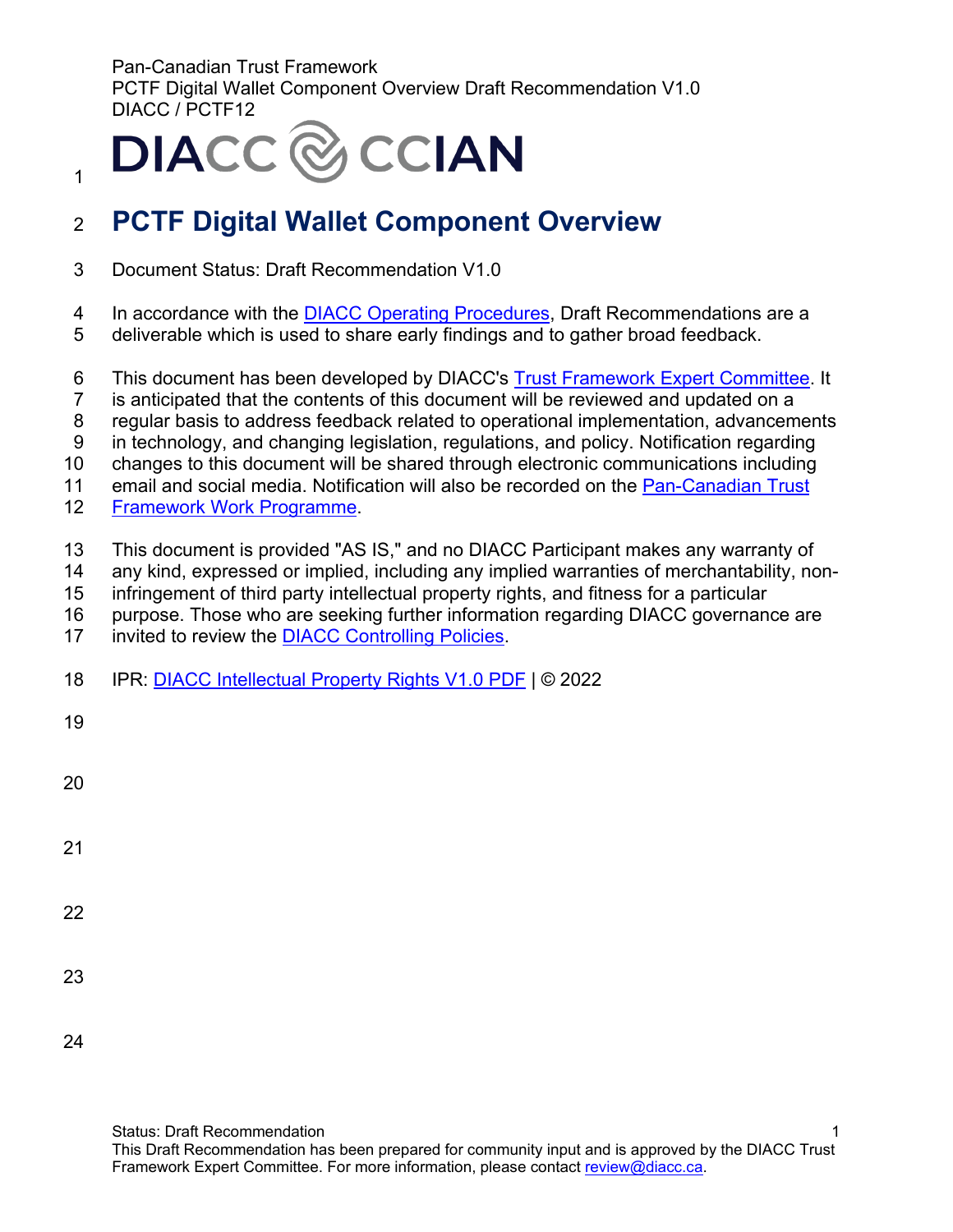## 25

#### 26 **Table of Contents**

| 27                   |  |
|----------------------|--|
| 28                   |  |
| 29                   |  |
| 30<br>31<br>32<br>33 |  |
| 34                   |  |
| 35                   |  |
| 36                   |  |
| 37                   |  |
| 38                   |  |
| 39                   |  |
| 40                   |  |
| 41                   |  |
| 42<br>43<br>44<br>45 |  |
| 46                   |  |
| 47<br>48             |  |

49 50

51

52

53

54

55

**Status: Draft Recommendation**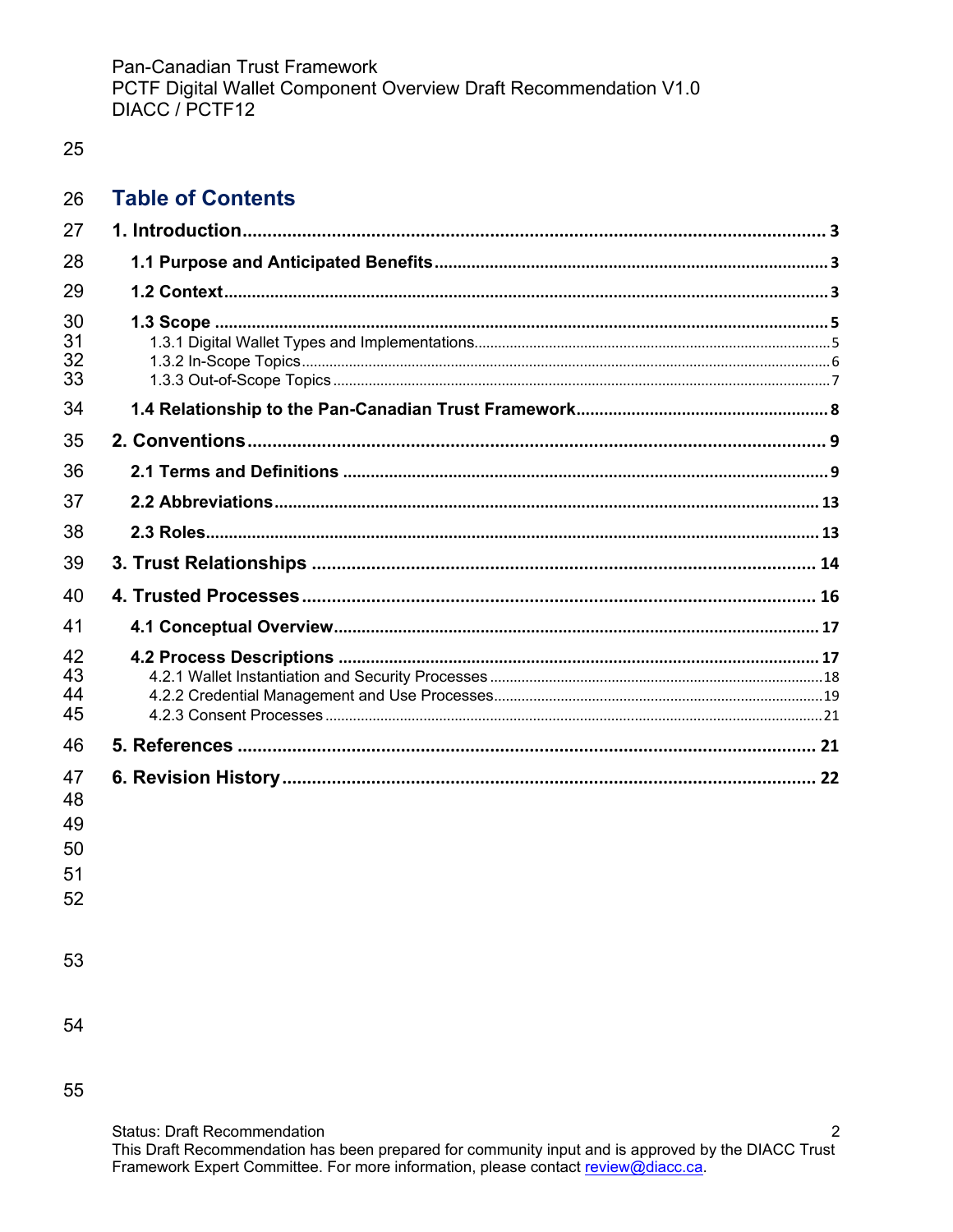# <span id="page-2-0"></span>**1. Introduction**

- This document provides an overview of the PCTF Digital Wallet Component, a
- component of the [Pan-Canadian Trust Framework](https://diacc.ca/trust-framework/) (PCTF). For a general introduction to
- 59 the PCTF, please see the [PCTF Model Overview.](https://diacc.ca/trust-framework/pctf-model/) The PCTF Model Overview describes
- the PCTF's goals and objectives and provides a high-level overview of the PCTF.
- Each PCTF component is described in two documents:
- 1. **Overview**: Introduces the subject matter of the component. The overview provides information essential to understanding the Conformance Criteria of the component. This includes definitions of key terms, concepts, and the Trusted Processes that are part of the component.
- 2. **Conformance Profile**: Specifies the Conformance Criteria used to standardize and assess trust elements that are part of this component.

This overview provides information related to and necessary for consistent interpretation

of the PCTF [Credentials \(Relationships & Attributes\) Conformance Profile.](https://diacc.ca/wp-content/uploads/2020/09/PCTF-Credentials-Relationships-Attributes-Conformance-Criteria-Final-Recommendation-V1.0.pdf)

# <span id="page-2-1"></span>**1.1 Purpose and Anticipated Benefits**

- The purpose of this component is to provide a framework that Digital Identity Ecosystem
- Participants can use to assess the degree to which the digital wallets that are part of
- their respective ecosystems accomplish the following:
- 74 1. Provide Citizens and Consumers with a Digital Identity Wallet that complies with the human rights principles of preserving people's privacy and control over their information.
- 2. Introduces a consistent identity metaphor and consent-driven automated experience across all Ecosystem Participants to reduce impact on users caused by Digital Transformation.
- 3. Contribute to a stable infrastructure with longevity and world-wide interoperability by adopting and supporting relevant standards as appropriate (e.g., W3C Standards for Verifiable Credentials and DIDs).
- 4. Counter cyber vulnerability and extortion by enabling Service Providers to incrementally replace existing login mechanisms, some of which may be exploitable, without suffering negative impact to business.
- 5. Establish an environment of trust within which the wallet's owner can interact with other Ecosystem Participants such as Issuers, Verifiers, and other Relying Parties.

# <span id="page-2-2"></span>**1.2 Context**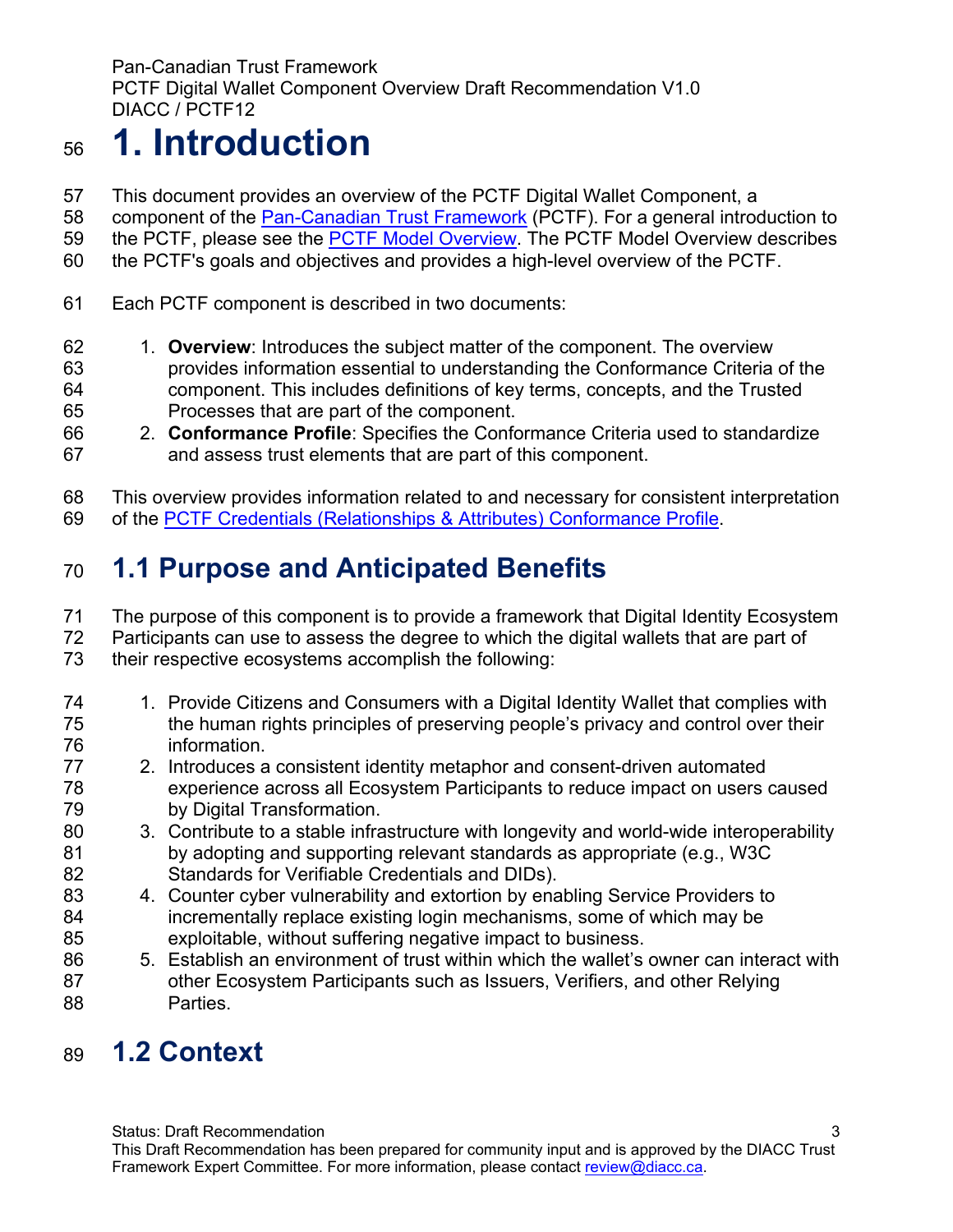PCTF Digital Wallet Component Overview Draft Recommendation V1.0 DIACC / PCTF12

- The physical wallet is a private container for the owner's cash, payment cards, proof of
- identity, and other documents. Digital Identity Wallets are analogous to physical wallets
- in that they contain digital versions of the Wallet Owner's identity proofs and related
- assets. These assets typically include digital versions of familiar physical cards and
- documents (e.g., driver's license, proof of insurance, health cards, etc.). Digital assets
- are often stored as a form of credential (often a verifiable credential) and this term is
- used throughout this document to refer to wallet contents. A digital identity wallet may
- also store cryptographic keys used by the wallet's owner. They are typically small
- software applications residing on personal computing devices.
- A well-designed digital identity wallet ensures the security of its sensitive and
- confidential contents while making it easy for the wallet owner to use digital identities
- 101 proofs and credentials in online and face to face interactions. A well-designed digital<br>102 identity wallet can enhance privacy by providing the wallet owner with control over an
- identity wallet can enhance privacy by providing the wallet owner with control over and
- visibility into when, where, how, and what wallet contents are disclosed to third parties.
- The concept of digital identity wallets as a way for owners to store, manage, and use
- digital identities and related assets emerged as identity systems evolved from
- application specific user authentication mechanisms to sophisticated systems that share

and verify identity assets among multiple entities (applications, service providers, other

- individuals, etc.) in various federation and trust arrangements.
- Among the specific factors that have encouraged the emergence of digital identity wallets are:
- 1. **Increasing concerns about privacy invasion** Surveillance of users by commercial and state actors has become visible and is now a political factor driving public policy. Browser makers and software vendors have made efforts to 114 reduce opportunities to track users online. However, the use of e-mail addresses<br>115 and phone numbers (which are personally identifiable information) as universal and phone numbers (which are personally identifiable information) as universal 116 identifiers remains common practice. In addition, escalating numbers of email and phone numbers leaked via escalating data breaches renders them unreliable as identifiers and increasing the privacy with digital wallets actually makes illicit use harder to track.
- 2. **Limitations of legacy identity solutions** A major business consideration, if not a considerable challenge, for organizations attempting to digitalize an important and valuable service is minimizing the redundancy, duplication, and overlap that can result as identity solutions proliferate within and between service providers. As this happens, users are faced with managing multiple digital identities and related assets. This is evident in the widespread use of password managers to ease the burden of keeping each service relationship secure. Digital 127 identity wallets can help wallet owners manage a growing number of identity assets and control the sharing and use of these assets in their digital relationships and interactions.
- 3. **Fragmented user experience –** Service providers understandably provide users digital experiences that are optimized for their own processes. Digital user

Status: Draft Recommendation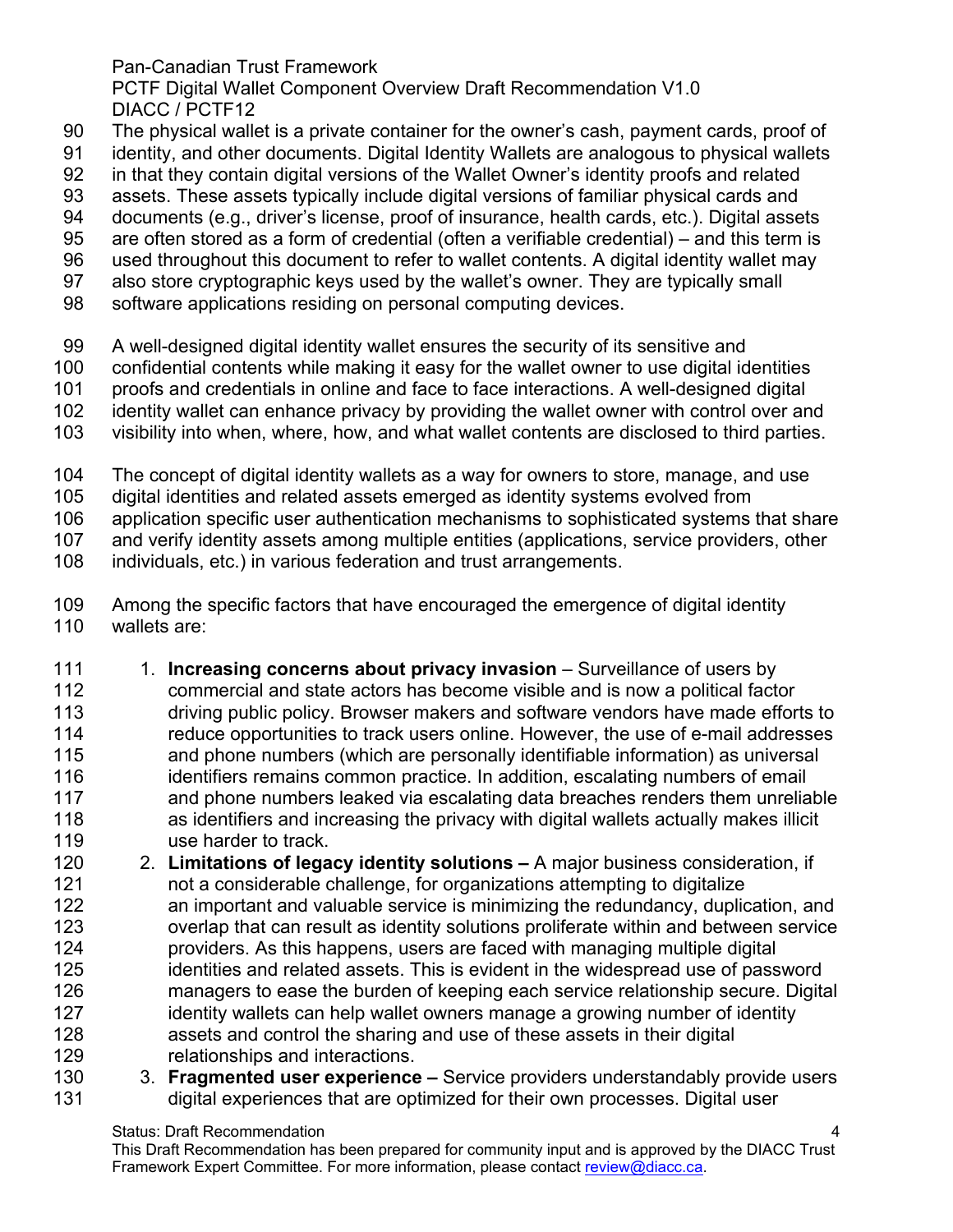PCTF Digital Wallet Component Overview Draft Recommendation V1.0 DIACC / PCTF12

- experiences seldom consider the full extent of an individual's digital relationships and interactions. The result is that many individuals are left to navigate widely dissimilar and often confusing digital services. Digital identity wallets can provide a trusted, consistent and familiar user experience for key aspects of interactions involving digital identities (i.e., storing, retrieving, and presenting identity information).
- 4. **Professionalization and militarization of cyber-attacks** Fragmented user experiences, the existence of numerous single purpose Digital Identities, and proliferation of personal information across internet-connected systems make it easy for skilled and motivated malicious actors to compromise personal **information and privacy. Digital Identity Wallets can help mitigate many attack**  vectors (primarily phishing and other attacks based on obtaining personal information). Moreover, Digital Identity Wallet Holders can help improve overall cybersecurity by selectively sharing only the identity information needed for a specific purpose or interaction (e.g., via a Zero-Knowledge proof or Derived Predicate).
- 5. **Industry standards for verifiable credentials and personal information** A significant barrier to near real-time digital interaction is the need to revert to time- consuming, labour-intensive processes for validating identities and personal information. These validations are necessary to maintain process integrity for 152 high-value services but erode efficiency and user experience. Where<br>153 opportunities exist to automate data verification (e.g., a connection be opportunities exist to automate data verification (e.g., a connection between the service provider and the CRA to confirm taxable income), information security and privacy mechanisms may be difficult to implement without compromising user experience or contravening existing legislation. Portable, cryptographically verifiable credentials, used in conjunction with digital identity wallets, are now gaining acceptance as a way for service providers to obtain high assurance data while ensuring security and transparency for the wallet owner. The World Wide Web Consortium (W3C) Verifiable Credentials Data Model 1.0 has attracted wide interest and support as the core data standard to facilitate interoperable verifiable credentials.

# <span id="page-4-0"></span>**1.3 Scope**

- Topics that are considered in and out of scope define the scope of this PCTF
- component. Digital wallet types and their typical contents are also a key determinant of component scope.

# <span id="page-4-1"></span>**1.3.1 Digital Wallet Types and Implementations**

- The term "digital identity wallet" appears throughout this document and is an indicator of
- this PCTF component's scope. The focus of this component are digital wallets that
- contain digital identities and related assets. The design of these digital wallets is such
- that they are optimized to help the wallet owner manage and use: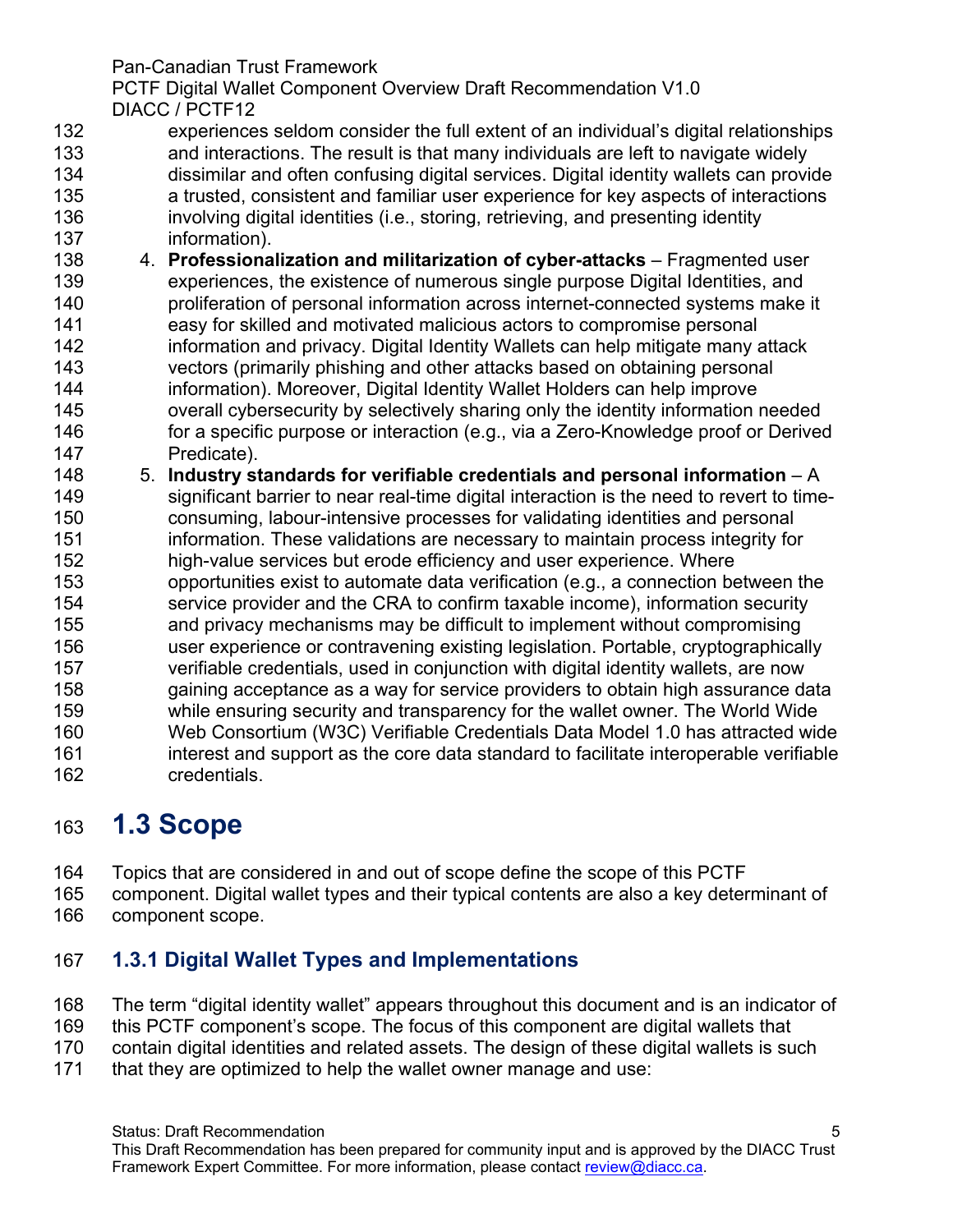PCTF Digital Wallet Component Overview Draft Recommendation V1.0 DIACC / PCTF12

- 172 1. Personal identity documents and attributes (e.g., foundational evidence of 173 identity, social insurance numbers, passports, driver's licenses, public health 174 cards, proof of citizenship, proof of residency, proof of age, etc.)
- 175 2. Personal information about and relationships with significant others (e.g., proof of
- 176 marital status to another individual, proof of custodianship over minors, proof of 177 employment status at an organization)
- 178 3. Encryption and signing keys to support attribute verification and digital document 179 signing
- 180 Digital identity wallets may also contain and facilitate use of:
- 181 1. Digital payment information (e.g., credit cards) for various services and websites
- 182 2. Authentication details (e.g., usernames/passwords) for various services and websites
- 184 Because of this overlap with digital wallets and applications designed exclusively for
- 185 digital payments and financial transactions (e.g., a Bitcoin cryptocurrency wallet) certain
- 186 conformance criteria specified for this PCTF component may be applicable to wallets
- 187 and applications used exclusively for digital payments. However, this profile will not
- explicitly address those types of wallets. Similarly, applications that function strictly as
- 189 password managers or form-filling utilities are not considered in scope for this PCTF
- component.
- 191 The scope of this PCTF component is not limited to a particular implementation model
- 192 for digital identity wallets and specifies conformance criteria generally applicable to all<br>193 digital identity wallets, whether they are implemented as:
- digital identity wallets, whether they are implemented as:
- 194 1. Native apps on smartphones and other mobile devices
- 195 2. Progressive web apps that execute on smartphones and laptops,<br>196 3. Traditional web hosted applications that execute on servers.
- 3. Traditional web hosted applications that execute on servers.
- 197 The scope of this PCTF component is not limited to digital identity wallets used by a 198 single individual. The scope of this component includes:
- 199 1. Digital identity wallets designed for use by individuals operating on their own 200 behalf, their family members, or for individuals that are representing a business 201 or another type of organization.
- 202 2. Organizations that require control of a corporate digital wallets that their 203 employees and representatives can use for authorized purposes.
- <span id="page-5-0"></span>204 **1.3.2 In-Scope Topics**
- 205 In scope for this PCTF component are the following topics:
- 206 1. Product and Service Quality: from a trust perspective, the software development, 207 distribution, and holder support processes used to implement and support a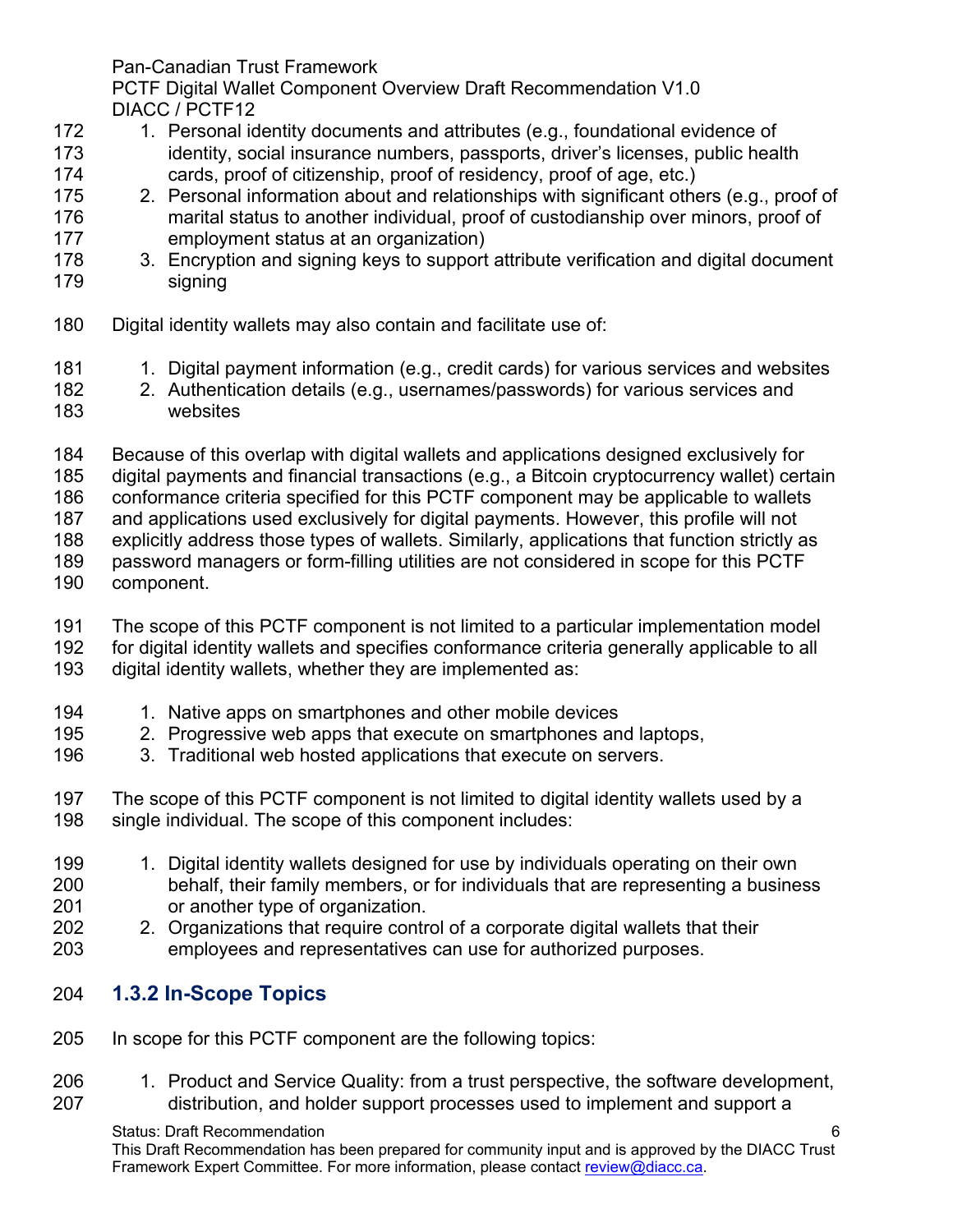PCTF Digital Wallet Component Overview Draft Recommendation V1.0 DIACC / PCTF12

- digital wallet are critical aspects. Third party testing and validation of Digital Wallets and the provision of trust marks can improve a digital wallets 210 trustworthiness. For progressive web apps and web hosted wallets the Infrastructure (Technology & Operations) Component of the PCTF should apply 212 to these hosting services.
- 2. The following functional capabilities of digital wallets and standards are in scope:
- a. Authentication of holder to open, use, and provide consent a digital wallet such as mobile phone biometric and pin code authentication, multi-factor authentication mechanisms, and username/password mechanisms (low assurance wallets).
- b. Ability for digital wallets to authenticate Credential Issuers, Verifiers, and
- 219 **associated verifiable data registries.**<br>220 **c.** Key Management technology standa c. Key Management technology standards for securely managing and storing public/private keys, including optional ability to export, import, and backup/recovery of keys.
- d. Credential Management technology standards for securely managing and storing credentials held by digital wallets, including optional ability to export, import, and backup/recovery of credentials, and support issuer branding and policies.
- e. Ability for digital wallets to store and present attestation tokens from trusted identity providers in a pre-Verifiable Credential environment
- f. Technology standards for request and provision with issuers, including digital signatures.
- g. Technology standards for credential presentation with verifiers, including digital signatures.
- h. Support for Minimal disclosure and zero knowledge proof technology.
- i. Holder dialog to support informed decisions to disclose or not, including consent dialog.
- 3. Accessibility and affordability standards applicable to digital identity wallets.
- 4. Plain language and standard display format (i.e., Wallet and cards representation).
- 5. Multi-Language Capability.
- 6. Informed, traceable Consent and activity/history logging and reporting.

# <span id="page-6-0"></span>**1.3.3 Out-of-Scope Topics**

- The following topics are considered not in scope for this component:
- 1. Technology standards, processes, and policies applicable to Credential Issuers, except as directly related to wallet functionality.
- 2. Technology standards, processes, and policies applicable to Credential Verifiers, except as directly related to wallet functionality.
- 3. Technology standards, processes, and policies applicable to Verifiable Data Registries, except as directly related to wallet functionality.

#### Status: Draft Recommendation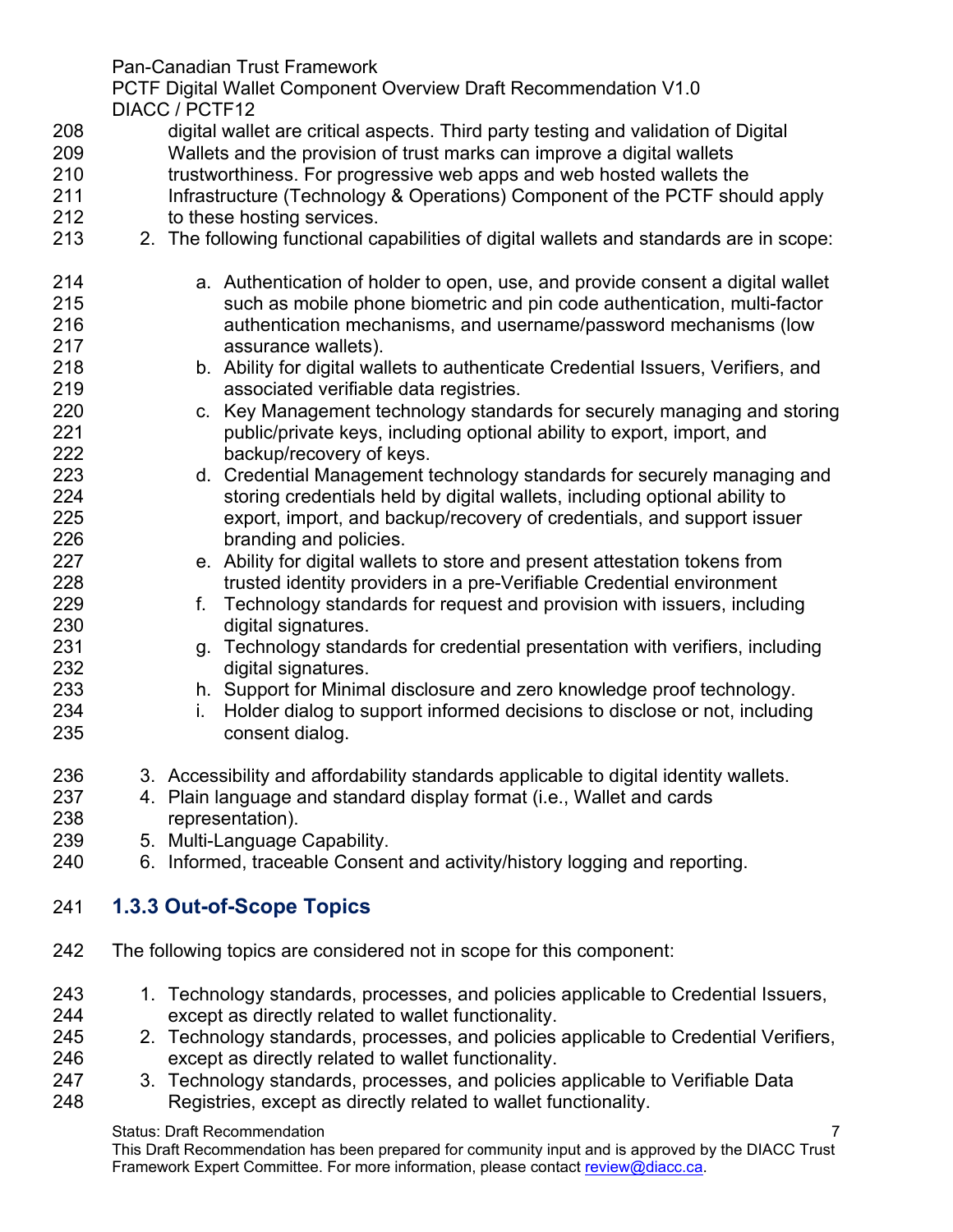# <span id="page-7-0"></span> **1.4 Relationship to the Pan-Canadian Trust Framework**

 The Pan-Canadian Trust Framework consists of a set of modular or functional components that can be independently assessed and certified for consideration as trusted components. Building on a Pan-Canadian approach, the PCTF enables the public and private sector to work collaboratively to safeguard digital identities by standardizing processes and practices across the Canadian digital ecosystem.

 **Note:** The Digital Identity Wallet component partially overlaps with the Authentication, Notice and Consent, and Credentials components. As such, this PCTF component represents an intersection point between several other components and expands conformance criteria to include a specific tool available to participants in digital identity ecosystems.

Figure 1 is an illustration of the components of the draft Pan-Canadian Trust

Framework.



## **Figure 1. Components of the Pan-Canadian Trust Framework**

 The Digital Identity Wallet component partially overlaps with the Authentication, Notice and Consent, and Credentials components. The decentralized identity architecture, that the digital identity wallet is a component of, did not exist when the PCTF structure was

defined and has resulted in this overlap. As the overview develops, especially with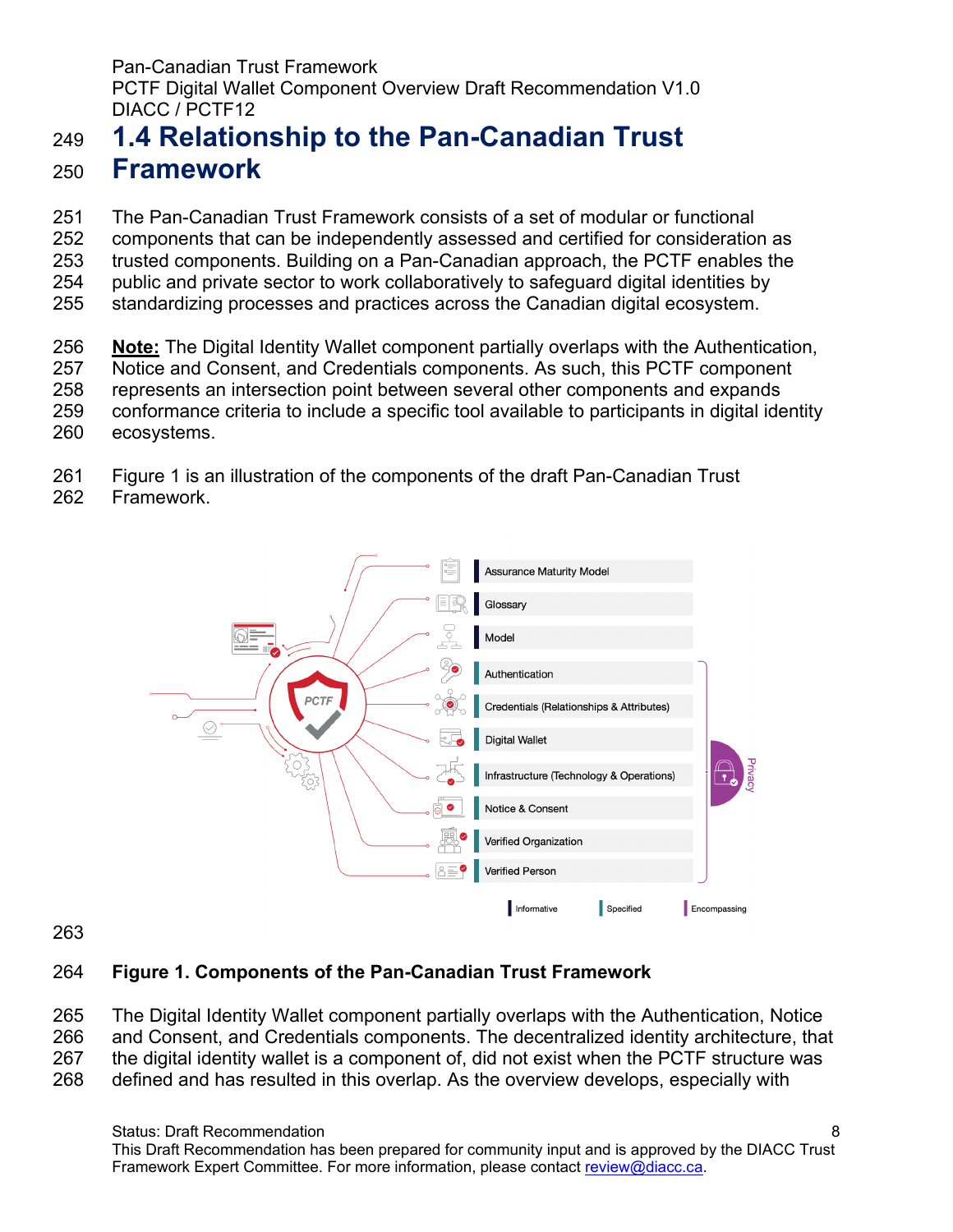- respect to identification of trusted processes, this section will be updated to provide
- required guidance on the relationship to the PCTF.

# <span id="page-8-0"></span>**2. Conventions**

- This section describes and defines key terms and concepts used in the PCTF Digital
- Wallet Component. This information is provided to ensure consistent use and
- 274 interpretation of terms appearing in this overview, and in the PCTF Credentials
- [\(Relationships & Attributes\) Conformance Profile.](https://diacc.ca/wp-content/uploads/2020/09/PCTF-Credentials-Relationships-Attributes-Conformance-Criteria-Final-Recommendation-V1.0.pdf)

### **Notes**

- Conventions may vary between PCTF components. Readers are encouraged to 278 review the conventions for each PCTF component they are reading.
- Key terms and concepts described and defined in this section, the section on Trusted Processes, and the PCTF Glossary are capitalized throughout this document.
- Hypertext links may be embedded in electronic versions of this document. All links were accessible at time of writing.

# <span id="page-8-1"></span>**2.1 Terms and Definitions**

- For purposes of this PCTF component, terms and definitions listed in the PCTF
- Glossary and the terms and definitions listed in this section apply.

## **Attestation**

A trusted verification of something as true or authentic

## **Attribute**

- An Attribute is information related to a characteristic or inherent part of an Entity (e.g.: a
- Subject's given name or residential street address). Attributes are sometimes referred to
- as "properties" or "claims". Attributes are stored in Credentials.
- **Claim**
- A Claim is an assertion made about a Subject (e.g., the Subject is licensed to drive; the Subject is over 21 years of age).

#### **Credential**

- A Credential is a set of one or more Claims made about a subject by a single Entity
- (e.g., the Subject is licensed to drive; the Subject resides at a specified address; the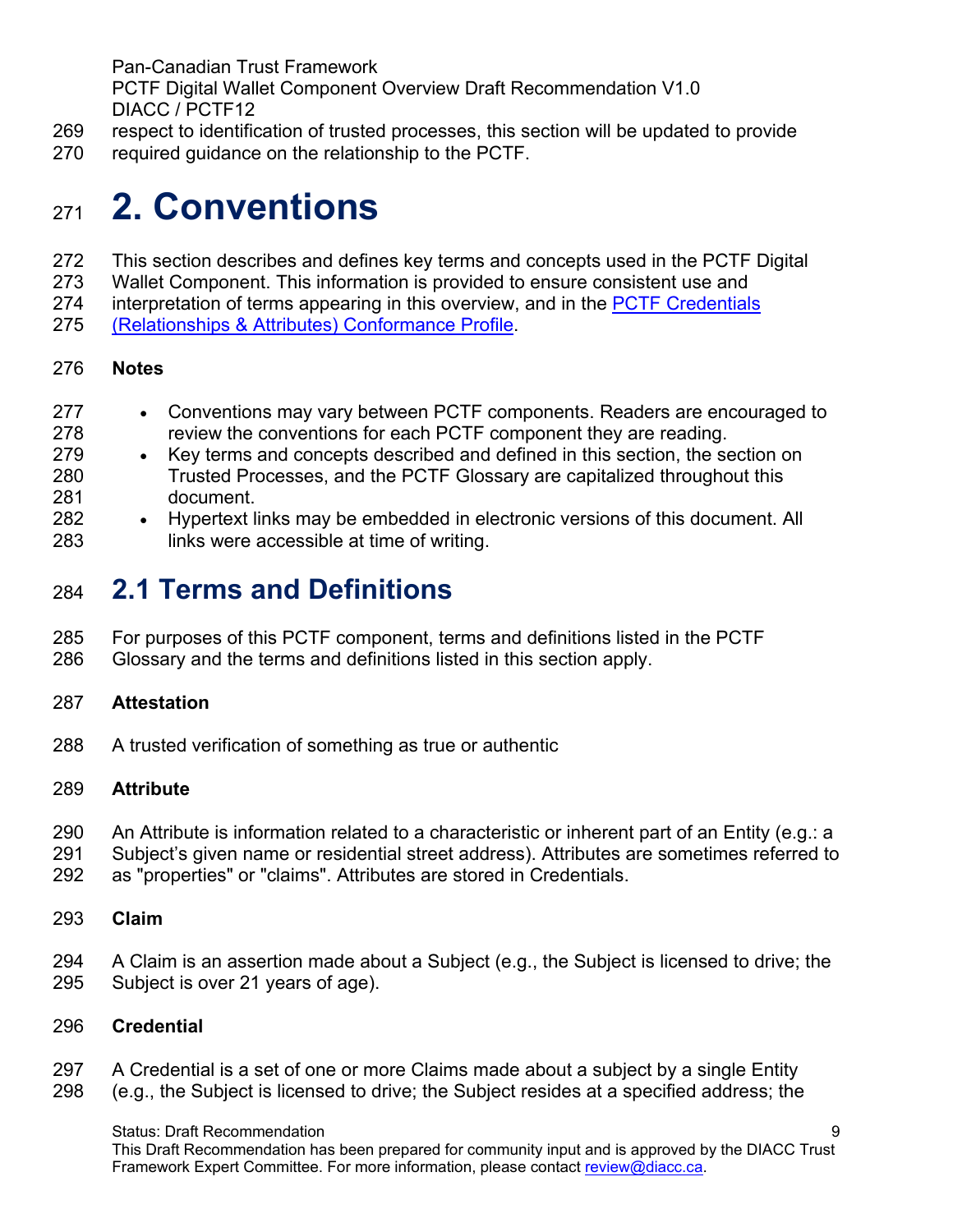PCTF Digital Wallet Component Overview Draft Recommendation V1.0 DIACC / PCTF12

- Subject has a specific certification). In this document the term "Credentials" does not
- include Authentication Credentials unless the term "Authentication Credentials" is used
- explicitly (see also, Verifiable Credential).

## **Credential Verification**

- 303 Credential Verification is the evaluation of whether a Verifiable Credential or Verifiable<br>304 Presentation authentically represents the Issuer or Subject. This includes verification
- Presentation authentically represents the Issuer or Subject. This includes verification
- that the proof is satisfied (normally via cryptographic validation), confirmation the
- Credential or Presentation is valid (e.g., is not suspended, revoked, or expired), and that
- the Credential or Presentation conforms to relevant specifications and/or standards.

# **Derived Predicate (See Also: Zero Knowledge Proofs)**

- A Derived Predicate is a Verifiable, Boolean assertion about a Subject based upon the
- value of another Attribute that describes that Subject. For example, consider a Subject
- who wishes to prove they are eligible for services only available to people who are at
- least 21 years of age, and who possess a Credential which contains an Attribute that
- holds their date of birth. Rather than present their birth date as proof they are eligible,
- the Subject could present a Derived Predicate such as "Over21" which contains a "True" or "False" value that indicates whether the Subject is greater than 21 years of
- 
- age. Use of Derived Predicates better protects a Subject's privacy by not releasing
- detailed personally identifiable information while enabling a Verifier to validate a
- Subject's eligibility for a service.

# **Digital Identity Wallet (Wallet, Digital Wallet)**

- A Digital Wallet is a software-based Credential Repository system that securely stores
- 321 information for an Owner. Depending upon the nature of the wallet, it may contain<br>322 information such as Credentials, Verifiable Credentials, payment information, and/ information such as Credentials, Verifiable Credentials, payment information, and/or
- passwords.
- The purpose of a Wallet is to securely store Credentials and or Identity Attributes, and
- to enable the Holder to assemble and prepare Verifiable Presentations. Some Wallets
- might have identity proofing capabilities and/or Agents to facilitate the sharing of
- Credentials they manage.

# **Diversified Key**

- In order to secure interactions with a population of Digital Wallets, a "key-generating
- key" is used along with data unique to a specific instance of a Wallet to derive a diverse
- set of keys for use with that Wallet. The data may be something unique to the instance
- of the wallet or the device upon which it is stored. That data is often accessible to a
- broad group, so handling of the key-generating key with a high degree of security is
- paramount so the Wallets of that type are not compromised.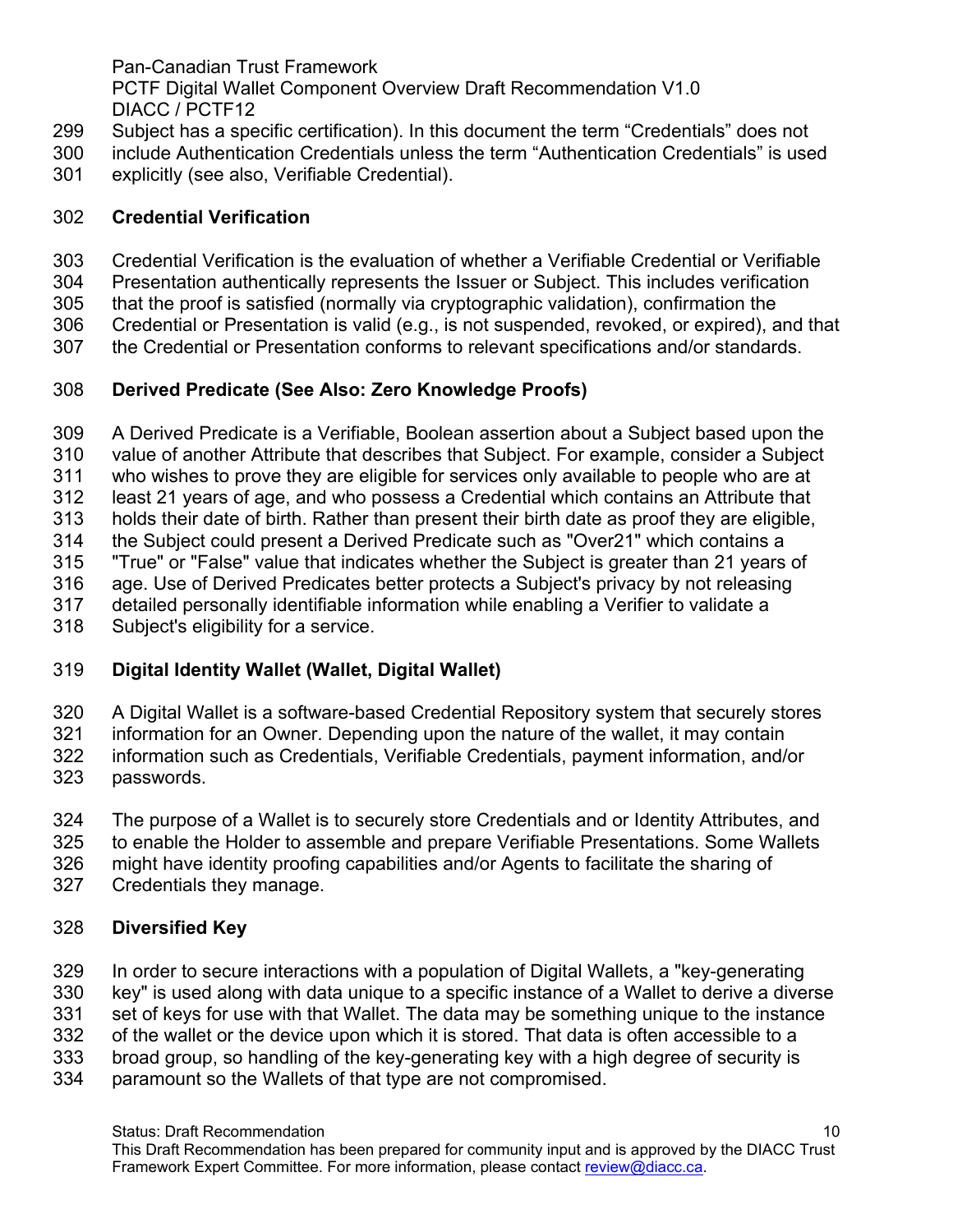### **Presentation**

- A Presentation is data, typically representing one or more Claims about a Subject, that
- is derived from one or more Credentials, Verifiable Credentials, Endorsed
- Relationships, or Verifiable Relationships and shared with a Verifier.

#### **Relationship**

- A Relationship is a specific type of Credential that describes the way in which two or
- more Entities are related to each other (e.g., Fatima is a PhD student at the University
- of British Columbia; Eric is an employee of FictitiousCorp; Sheila is a member in good
- standing with the Law Society.

#### **Render Credential**

- Styling the visual presentation of various entities types and data (e.g. credentials) is a
- common need that runs across many different use cases. In order to provide a
- predictable set of styling and data display hints to User Agents, Issuers, Verifiers, and
- other participants who render UI associated with entities and data, this specification
- endeavours to standardize a common data model to describe generic style and data
- display hints that can be used across any formulation of UI elements.

### **Repository / Credential Repository**

- A Repository is a software-based system (application) such as a database, storage
- vault, or Verifiable Credential Wallet that stores, and controls access to, a Holder's
- Verifiable Credentials.

## **Secure Storage**

- Secure storage is a facility used to ensure stored data security, privacy and integrity.
- This facility may rely upon the physical protection of the hardware on which the data is
- stored, as well as security software. Data stored in secure storage either cannot be
- retrieved from storage, or can only be retrieved by authorized parties.
- See also <https://www.techopedia.com/definition/29701/secure-data-storage>.

#### **Selective Disclosure**

- A Credential may contain multiple claims as key value pairs. For example, the W3C
- proposed citizenship vocabulary includes given name, family name, gender, image and
- birth date among other data elements in the credential schema. As a principle, data
- minimization should be employed whenever possible to limit the sharing of personal
- information. A data minimized proof of age to a Verifier, from the above example, might
- only include the holders date of birth and a possibly a photo image.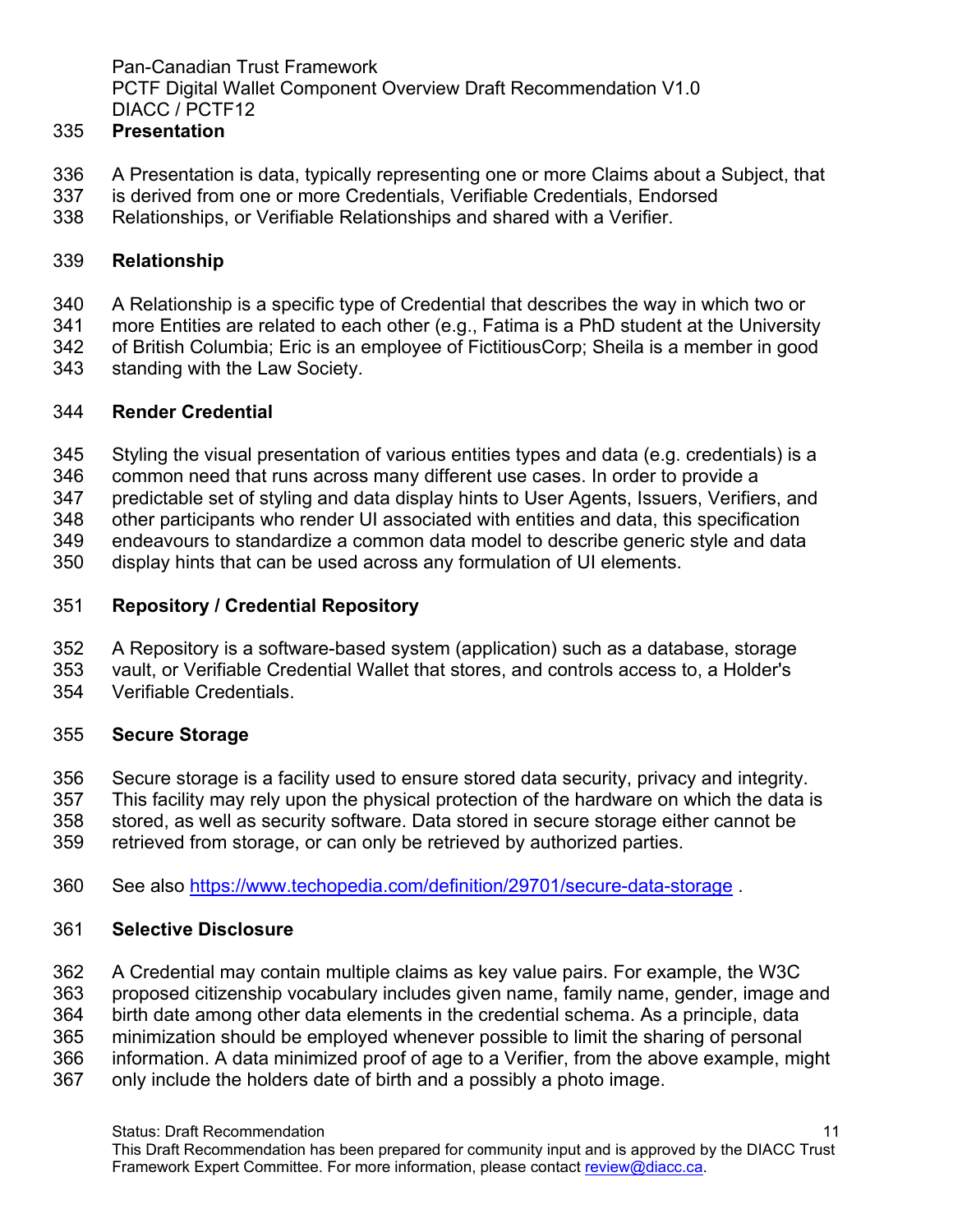PCTF Digital Wallet Component Overview Draft Recommendation V1.0 DIACC / PCTF12

- Zero-knowledge cryptographic techniques can be employed to create a selective
- disclosure proof based on the original credential with blinded data elements that the
- holder does not want or need to share with a Verifier and/or Relying Party. The proof is
- crafted in such a way that the holder can still prove to the Verifier that Credential was
- signed by the Issuer and that the presented data was not tampered with. Common
- signature schemes include CL signatures, BBS+ signatures and SNARK based
- schemes.
- One powerful use of the selective disclosure is to blind the binding identifier common to
- a group of issued Credentials. This reduces the risk of tracking holder activity as the
- binding secret is not disclosed to the Verifier.
- Note: selective disclosure can be achieved via other methods such as just in time
- issuance of credentials or using a trusted broker. These methods are not recommended
- as all user activity is traceable to a single source the Issuer or the broker.

### **Token**

A digital representation of an attestation or container for claim(s)

### **Verifiable Credential**

- A Verifiable Credential is a tamper-evident Credential that is encoded in a way that
- enables its integrity and authorship (i.e., source) to be confirmed via cryptographic
- Verification. Verifiable Credentials must be cryptographically secure and machine
- Verifiable.

## **Verifiable Data Registry**

- 389 A role a system might perform by mediating the creation and [verification](https://www.w3.org/TR/vc-data-model/#dfn-verify) of identifiers,
- keys, and other relevant data, such as [verifiable credential](https://www.w3.org/TR/vc-data-model/#dfn-verifiable-credentials) schemas, revocation
- 391 registries, issuer public keys, and so on, which might be required to use verifiable [credentials.](https://www.w3.org/TR/vc-data-model/#dfn-verifiable-credentials)
- (Reference: <https://www.w3.org/TR/vc-data-model/#dfn-verifiable-data-registries>)

## **Verifiable Presentation**

- A Verifiable Presentation is a tamper-evident Presentation that is encoded in a way that
- enables its integrity and authorship (i.e., source) to be confirmed via cryptographic Verification.
- 

## **Zero Knowledge Proofs**

 A zero-knowledge proof is a cryptographic technique that allows the Holder to prove to a Verifier that the Holder has knowledge of a value without actually sharing the value.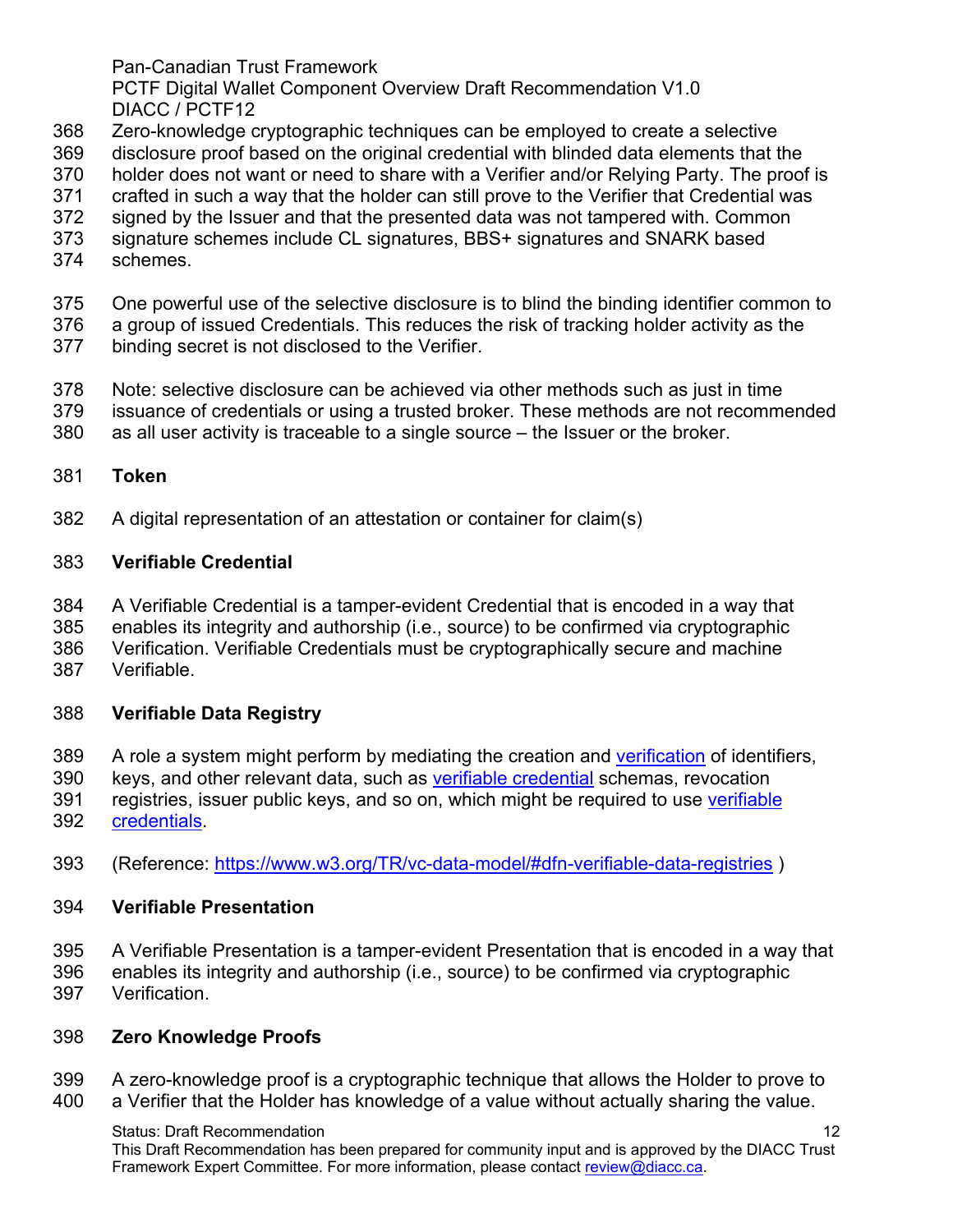PCTF Digital Wallet Component Overview Draft Recommendation V1.0 DIACC / PCTF12

- A zero-knowledge proof can be used within the context of digital identity to support the
- following key privacy preserving features:
- Selective Disclosure disclose a subset of attributes from a credential to an issuer
- Predicates calculations on attributes such as equality or greater than (e.g.: prove your salary is greater than x or your age is greater than y) where actual values are not shared with Verifier
- Signature blinding randomization of Issuer signature prior to sharing with the verifier to eliminate the signature as a correlating factor
- Private holder blinding the correlating identifier is not exposed to the Verifier

# <span id="page-12-0"></span>**2.2 Abbreviations**

 The following abbreviations and acronyms appear throughout this overview and the PCTF [Credentials \(Relationships & Attributes\) Conformance Profile:](https://diacc.ca/wp-content/uploads/2020/09/PCTF-Credentials-Relationships-Attributes-Conformance-Criteria-Final-Recommendation-V1.0.pdf)

- **PCTF:** Pan-Canadian Trust Framework
- 415  **CAL:** Credential Assurance Level<br>416  **DiD:** Decentralized Identifier
- **DiD: Decentralized Identifier**

# <span id="page-12-1"></span>**2.3 Roles**

- The following roles and role definitions are applicable in the scope and context of the PCTF [Credentials \(Relationships & Attributes\) Component.](https://diacc.ca/trust-framework/pctf-credentials/)
- **Notes**
- An Entity may assume one role or multiple roles, depending on the use case. For example, an Entity that is the Relying Party in a transaction may also be the Verifier for that transaction.
- Role definitions do not imply or require a specific solution, architecture, implementation, or business model.

# **Applicant**

- An Applicant is any Entity that has requested, though not yet received, a Credential
- 428 (e.g., a Person who has requested, though not yet received, a drivers' license from a<br>429 province or territory). This Entity may or may not be a Subiect of the Credential.
- province or territory). This Entity may or may not be a Subject of the Credential.

## **Holder**

- A Holder is any Entity that possesses one or more Credentials. The Holder is usually
- 432 the Subject of the Credential but need not be so (e.g., a parent might possess a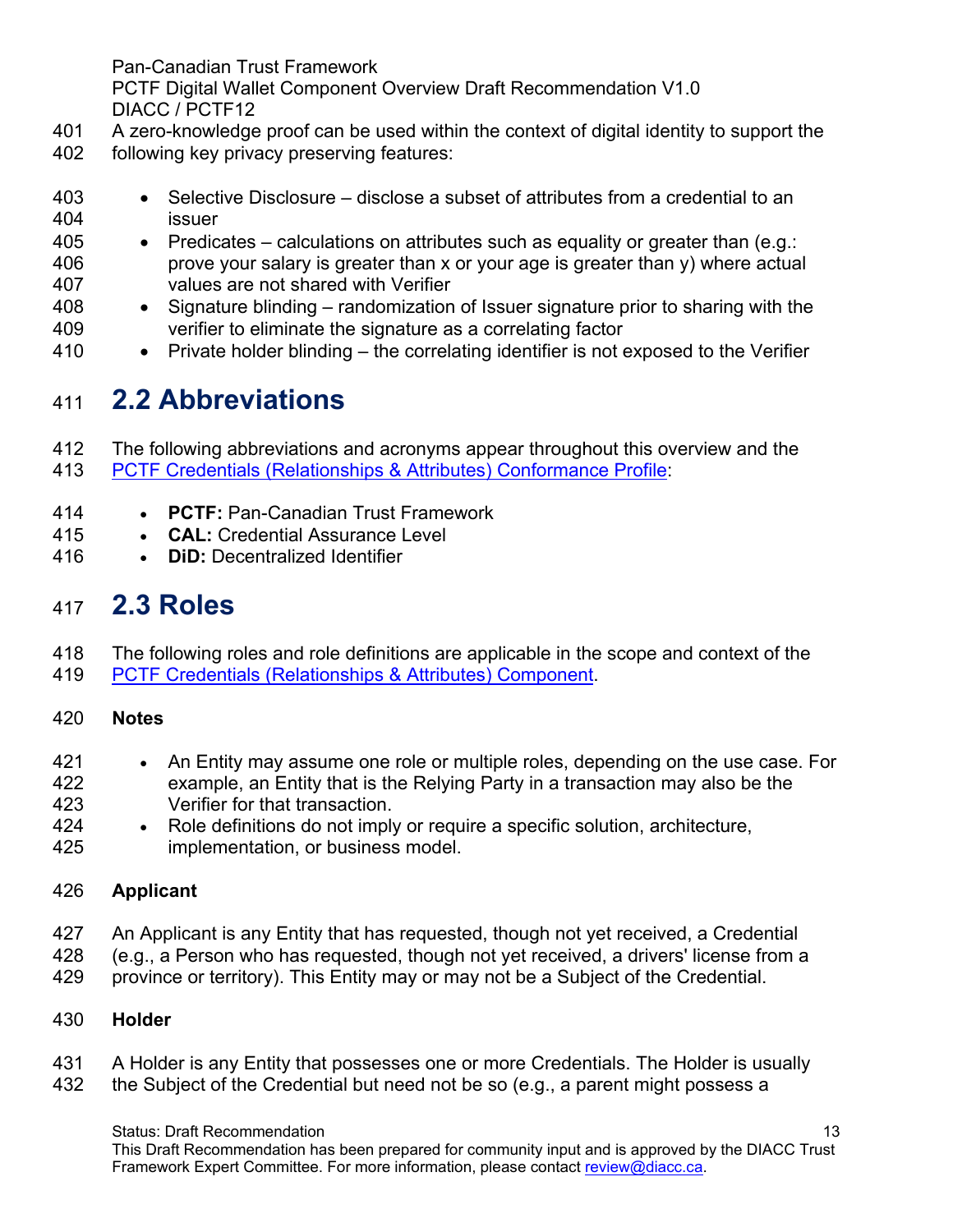PCTF Digital Wallet Component Overview Draft Recommendation V1.0 DIACC / PCTF12

- Credential belonging to their child; an attorney might possess a Credential on belonging
- to their client). Holders may store Credentials they possess in a Repository.

#### **Issuer**

- An Issuer is any Entity that makes information about a Subject available by creating and
- issuing a Credential, Attestation Token, or Verifiable Credential (e.g., a province or
- territory that issues a drivers' license).

## **Relying Party**

- A Relying Party is any Entity which consumes Digital Identity Information, Attributes,
- 441 Relationships, or other Credentials to conduct digital transactions (e.g., a liquor store or<br>442 business owner that needs to ensure a customer is old enough to purchase alcohol).
- business owner that needs to ensure a customer is old enough to purchase alcohol).
- See Verifier below.

## **Revocation Authority**

- A Revocation Authority is any Entity with exclusive or primary responsibility for revoking
- Credentials and maintaining information about revoked Credentials. The Revocation
- Authority may be the Issuer of the revoked Credential but need not be so.

## **Verifier**

- A Verifier is any Entity that receives one or more, Attestation Tokens, Verifiable
- Credentials and evaluates whether the Credential(s) authentically and accurately
- represent the Issuer or Subject (see Credential Verification). A Verifier is a Relying
- Party that consumes and verifies Digital Identity information in the form of Attestation
- Tokens or Verifiable Credentials.

# <span id="page-13-0"></span>**3. Trust Relationships**

The authenticity, validity, security, and privacy of the Entities who are involved in the

- creation, issuance, storage, Presentation, and Verification of digital Credentials are key
- to assessing the trustworthiness of those Credentials. This PCTF component identifies
- key trust relationships that are factors in assessing the trustworthiness of digital
- Credentials. In consideration of this, the Conformance Criteria associated with the trust
- relationships and processes identified in this component focus on transparency,
- auditability, and privacy in addition to technical methods for building trust across the parties involved. Figure 2 provides some illustrative examples of how various roles
- relate to one another and create the need for these trust relationships.
- 
-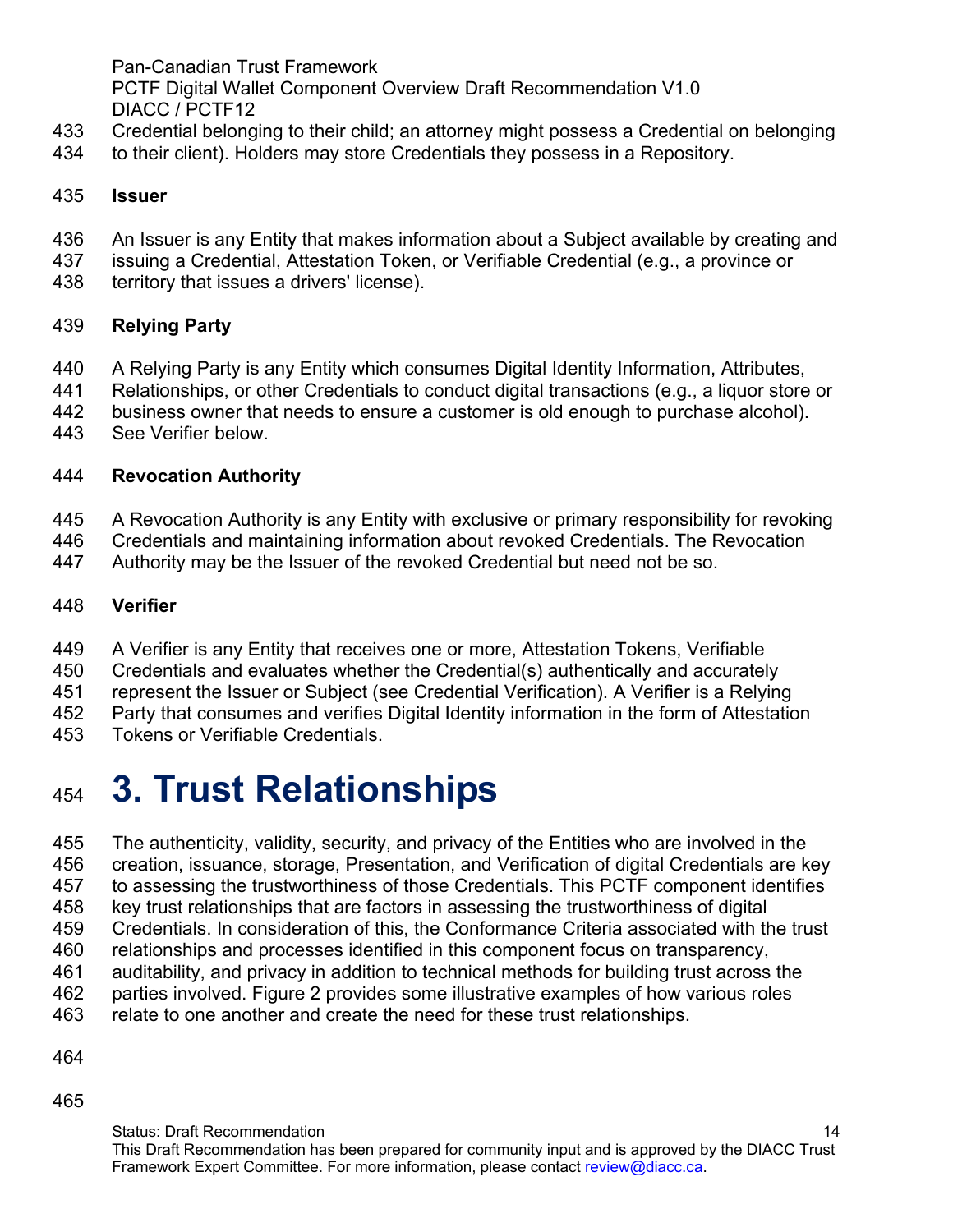PCTF Digital Wallet Component Overview Draft Recommendation V1.0 DIACC / PCTF12



#### 466<br>467 **Figure 2. Digital Wallet Roles and Relationships (Illustrative)**

It should be noted that both the W3C Verifiable Credentials Data Model, the Public

Sector Profile of the Pan Canadian Trust Framework, and the Hyperledger Aries project

- include great work in this area which was taken into consideration as this component
- was developed.
- Trust relationships described below do not always map directly to discrete technical or business processes.
- 474 This component advises Digital Ecosystem Participants to consider the following key<br>475 Frequirements for establishing trust in these Relationships and which affect a
- requirements for establishing trust in these Relationships and which affect a
- Credential's trustworthiness:
- 477 1. Participants must be able to assess the authority and reliability of Issuers and 478 that Issuers are thorough in establishing the accuracy of information included in a Credential.
- 2. Participants must be confident that Issuers issue Credentials with the consent of the Subjects, or an Entity eligible to act on behalf of the Subject, or when authorized by legislation or regulation.
- 3. Participants must be able to assess whether issued Credentials contain accurate reliable and up-to-date information.
- 4. Participants must be confident Issuers have adopted and implemented privacy protecting data structures within Credentials to minimize risk of correlation that could result if a Relying Party requests multiple Credentials about a Subject, whether issued by one or more Credential Issuer.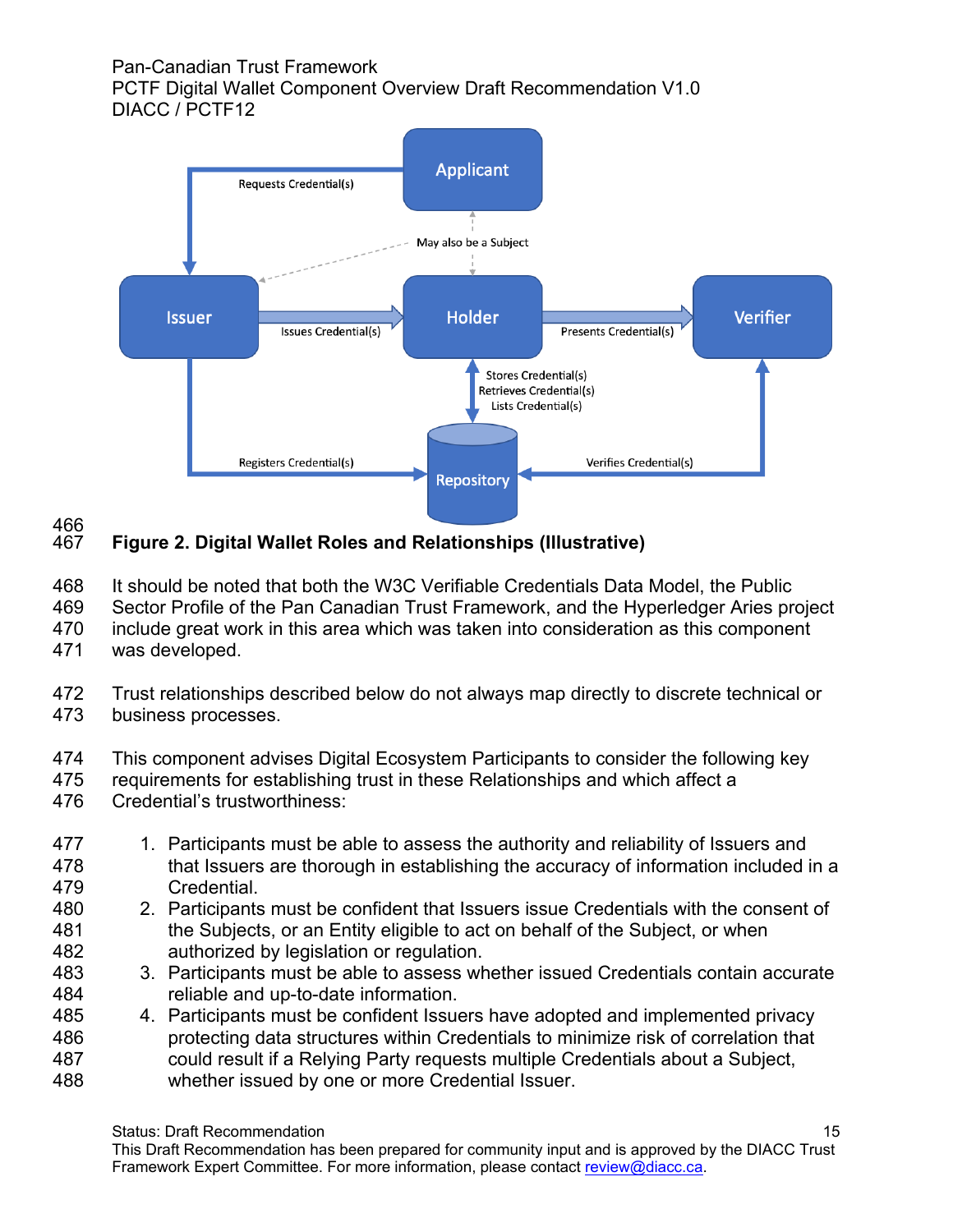PCTF Digital Wallet Component Overview Draft Recommendation V1.0 DIACC / PCTF12

- 5. Participants must be confident that compromised or invalid Credentials are addressed in an appropriate and timely manner, and that Credentials are only rendered unusable under legitimate circumstances.
- 492 6. Participants must be confident that information they share with other Participants,<br>493 or that is stored in Repositories or Verifiable Registries, is not used by a Service
- or that is stored in Repositories or Verifiable Registries, is not used by a Service Provider or Verifier except as directed by the express consent of the Subject, or an entity authorized to act on their behalf, or when authorized by legislation or regulation. For example, Participants must not use Credentials with which they
- have been entrusted to impersonate the Subjects, or collude with other
- Participants to aggregate or share information without such consent.

# <span id="page-15-0"></span>**4. Trusted Processes**

- The PCTF promotes trust through a set of auditable processes.
- A process is a business or technical activity, or set of activities, that transforms an input
- condition to an output condition upon which other processes often depend. A condition
- is a particular state or circumstance relevant to a Trusted Process. A condition may be
- an input, output, or dependency relative to a Trusted Process. Conformance Criteria
- specify what is required to transform an input condition into an output condition.
- Conformance Criteria specify, for example, what is required for the Register Digital
- Identity Wallet process to transform a Verifiable Digital Identity Wallet input condition to
- a Digital Identity Wallet output condition.
- A process is designated a Trusted Process when it is assessed and certified as
- conforming to Conformance Criteria defined in a PCTF conformance profile. The
- integrity of a Trusted Process is paramount because many participants may rely on the
- 512 output of the process, often across jurisdictional, organizational, and sectoral<br>513 boundaries, and over the short-term and long-term.
- boundaries, and over the short-term and long-term.
- The PCTF Digital Wallet component defines the following trusted processes in 3 broad categories:

# **Wallet Instantiation and Security Processes**

- 517 1. Create Digital Wallet
- 2. Register Digital Wallet
- 3. Authentication

# **Credential Management and Use Processes**

- 521 1. Request Verifiable Credential
- 2. Store Verifiable Credential
- 3. Manage Verifiable Credential
- 4. Display Verifiable Credential

Status: Draft Recommendation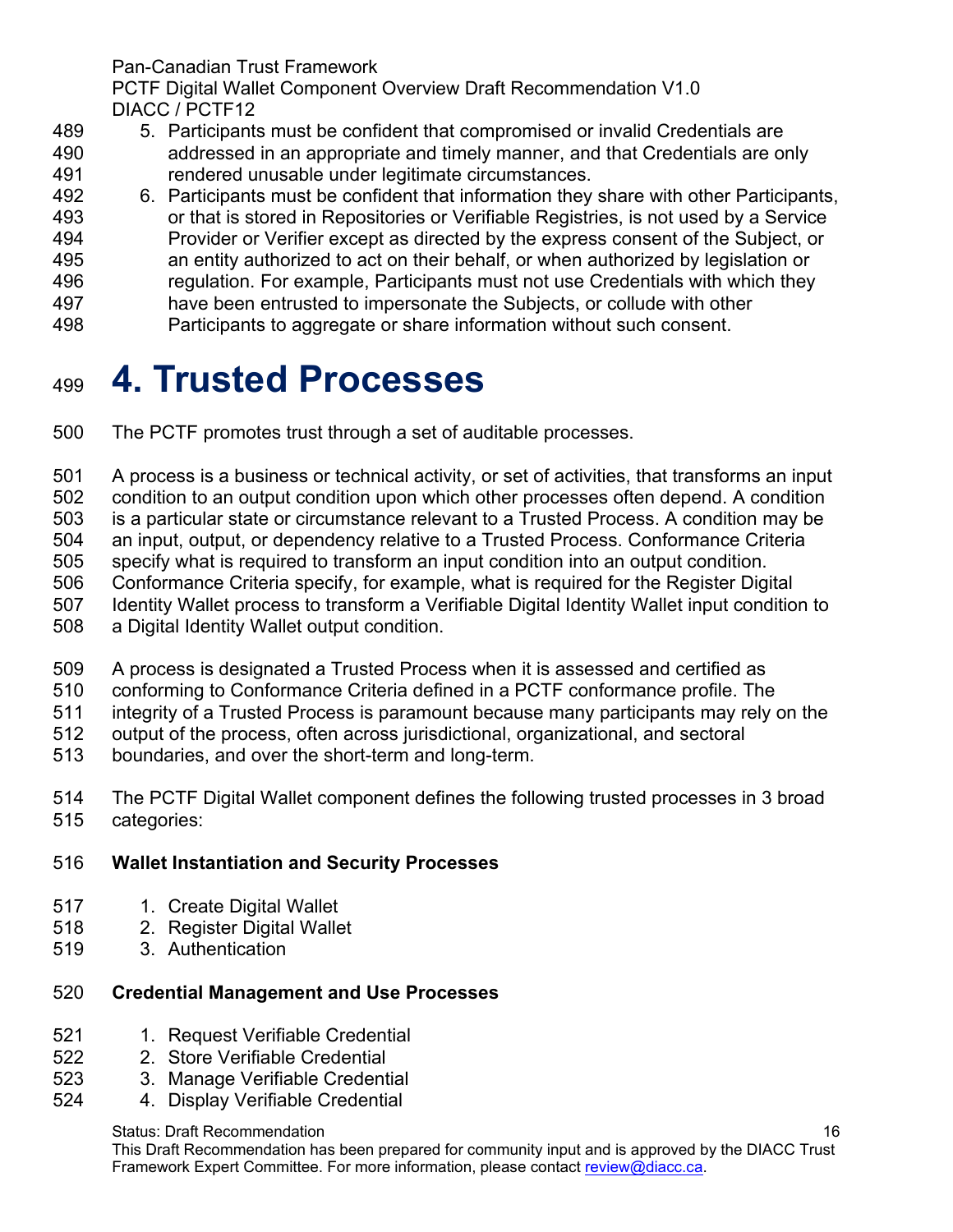- 5. Render Verifiable Credential
- 6. Present Proof

#### **Consent Management Processes**

528 1. Included in the Present Proof process.

# <span id="page-16-0"></span>**4.1 Conceptual Overview**

- Figures 3 and 4 provide a conceptual overview, and the logical organization of, the
- PCTF Digital Wallet Trusted Processes.



- 
- **Figure 3: Digital Wallet Instantiation and Security Trusted Processes**



### **Figure 4: Digital Wallet Credential Management and Use Trusted Processes**

# **4.2 Process Descriptions**

#### <span id="page-16-1"></span>Status: Draft Recommendation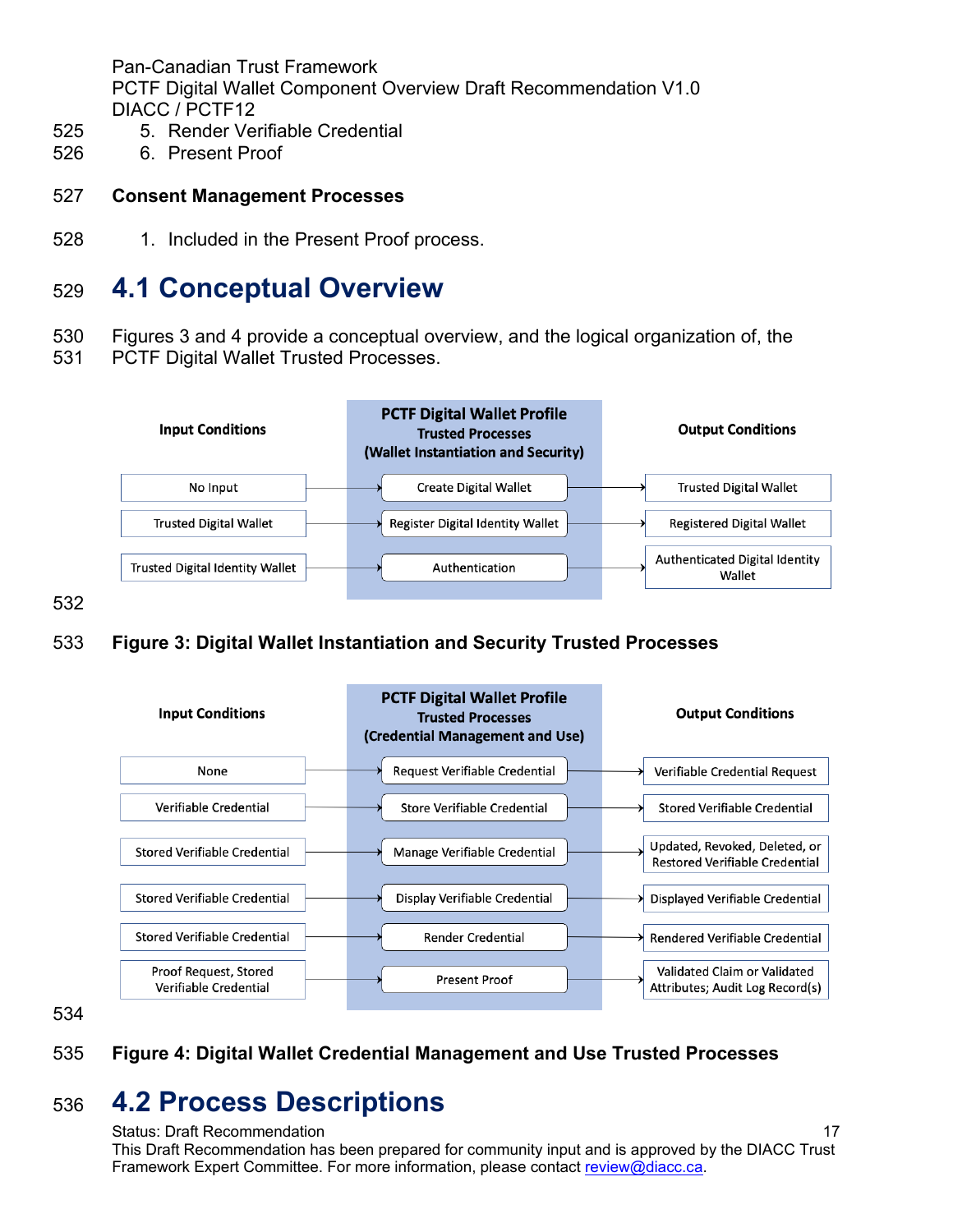PCTF Digital Wallet Component Overview Draft Recommendation V1.0 DIACC / PCTF12

- The following sections define the PCTF Digital Identity Wallet Component's Trusted
- Processes. The PCTF Digital Identity Wallet Conformance Profile specifies the
- Conformance Criteria against which these processes can be assessed.
- Trusted Processes are defined using the following structure:
- 1. **Description:** A descriptive overview of the process
- 2. **Inputs:** Data that is consumed and/or acted upon on by the process
- 3. **Outputs:** Data that is created by the process
- 4. **Dependencies:** Other processes which must execute prior to the process described in the section, normally because they produce one or more required Inputs

## <span id="page-17-0"></span>**4.2.1 Wallet Instantiation and Security Processes**

### **Create Digital Wallet**

- Digital Identity Wallet Creation is the process of creating a wallet that can be verified by
- a Verifier. Creation may involve installation of software on a mobile or non-mobile
- device or generating an instance of a wallet on a server.

| Inputs         | None                           |
|----------------|--------------------------------|
| <b>Outputs</b> | Trusted Digital Wallet         |
|                | Dependencies   No Dependencies |

## **Register Digital Identity Wallet**

- Digital Identity Wallet Registration is the process of a Holder registering a wallet with an
- Issuer, Verifier or Verifiable Data Registry. Once this process is complete, the Holder
- will have a Registered Digital Wallet which can be persistently managed by the
- Registration Service of the Issuer, Verifier or Verifiable Data Registry.

| <b>Inputs</b>  | <b>Trusted Digital Wallet</b>                    |
|----------------|--------------------------------------------------|
| <b>Outputs</b> | $^\dagger$ Registered Digital Wallet $\parallel$ |
|                | Dependencies   Create Digital Wallet             |

#### **Authentication**

- This process establishes an authentication control that enables an Owner to bind
- Credentials to a Digital Identity Wallet. This binding ensures that the Owner is in control
- of the Digital Identity Wallet and is authorized to possess, control, and Present the
- Credentials being bound to that wallet.

#### Status: Draft Recommendation

This Draft Recommendation has been prepared for community input and is approved by the DIACC Trust Framework Expert Committee. For more information, please contact review@diacc.ca.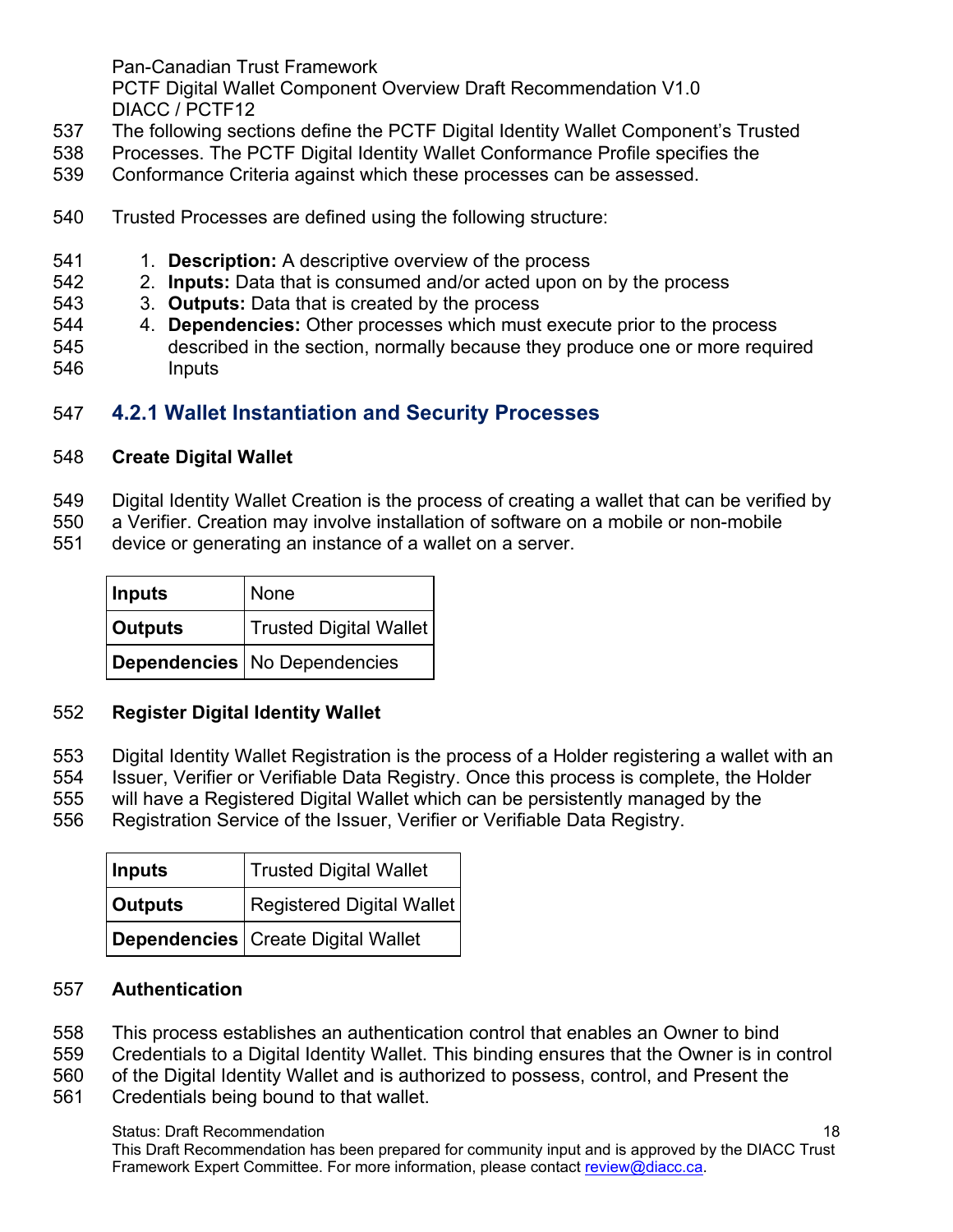562 The output of this process must be cryptographically verifiable.

| Inputs         | <b>Trusted Digital Identity Wallet</b> |
|----------------|----------------------------------------|
| <b>Outputs</b> | Authenticated Digital Identity Wallet  |
| Dependencies   |                                        |

## <span id="page-18-0"></span>563 **4.2.2 Credential Management and Use Processes**

### 564 **Request Verifiable Credential**

- 565 Through this process a Wallet Holder requests a Credential from an Issuer. The
- 566 assurance of the request may be enhanced by verifying the attributes of the Digital
- 567 Identity Wallet, a Verified Person Record and the record of binding as a prerequisite to
- 568 the Credential request.

| Inputs         |                                      |
|----------------|--------------------------------------|
| <b>Outputs</b> | Verifiable Credential Request        |
|                | Dependencies   Create Digital Wallet |

#### 569 **Store Verifiable Credential**

- 570 Through this process a Verifiable Credential is secured and stored by a Digital Identity
- 571 Wallet. In cases where High levels of assurance are required processes and
- 572 technologies can be a implemented as a prerequisite to securing the credential.

| Inputs         | <b>Verifiable Credential</b>                                        |
|----------------|---------------------------------------------------------------------|
| <b>Outputs</b> | <b>Stored Verifiable Credential</b>                                 |
|                | Dependencies   Create Digital Wallet, Request Verifiable Credential |

#### 573 **Manage Verifiable Credential**

- 574 The PCTF recognized the dynamic nature of Credentials which may be stored in a
- 575 Digital Wallet. The Manage Verifiable Credential process ensures that Credentials and
- 576 Attributes stored in Digital Wallets contain accurate and timely information. Through the
- 577 Manage Verifiable Credential process a Verifiable Credential that is secured and
- 578 accessed by a Digital Identity Wallet can be:
- 579 1. Updated: Bringing a Verifiable Credential's attributes to date via the Credential's 580 Issuer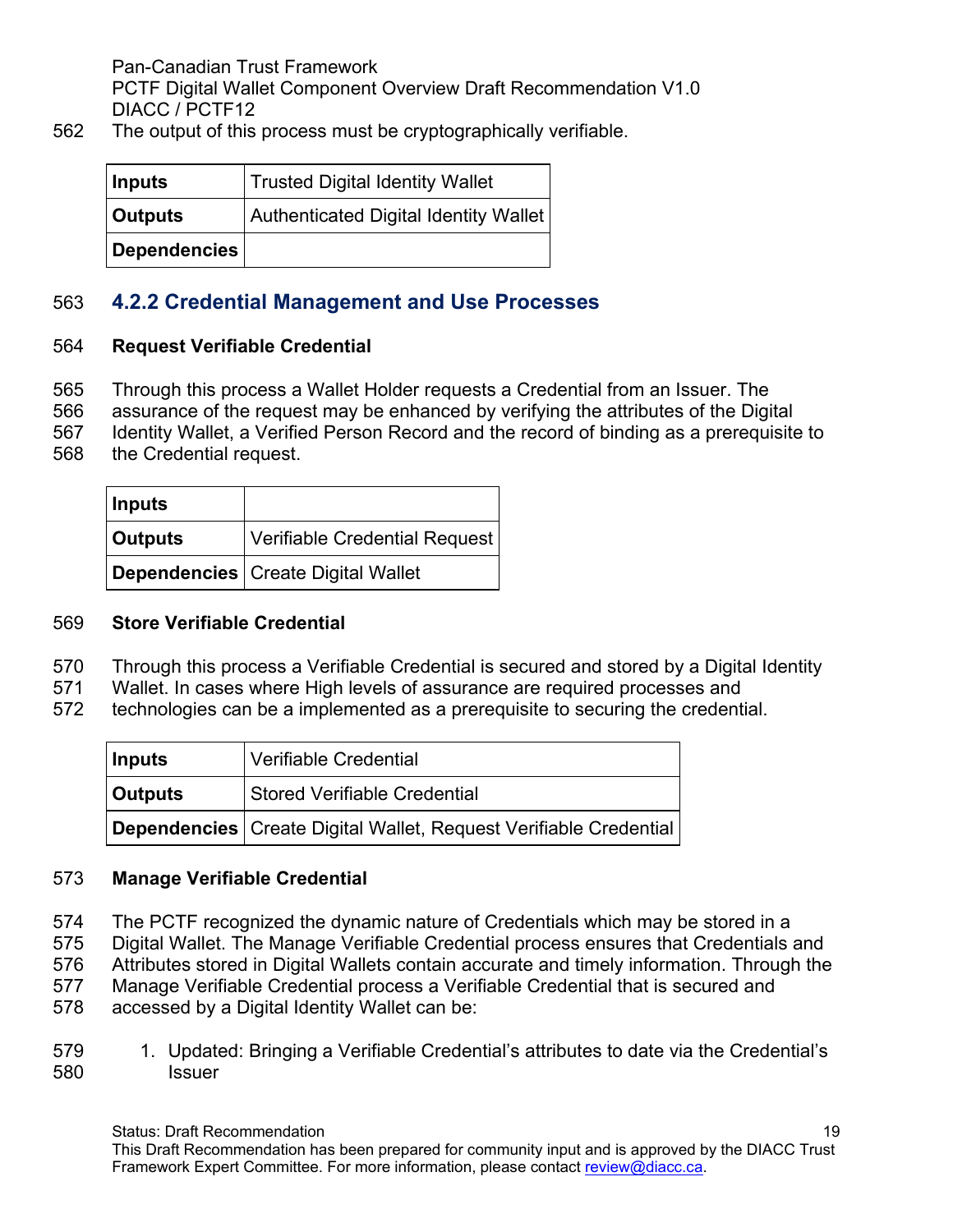PCTF Digital Wallet Component Overview Draft Recommendation V1.0 DIACC / PCTF12

- 581 2. Revoked: The procedure triggered by an issuer to revoke a Verifiable credential 582 and notify the Verifiable Credential Holder
- 583 3. Expired: The procedure triggered by an Issuer for Notice, and expiration of, an 584 expired Credential
- 585 4. Restored: The procedure used by an Issuer or Digital Identity Wallet Holder to 586 restore a Verifiable Credential
- 587 5. Deleted: The procedure used by a Digital Identity Wallet Holder for deleting a 588 Verifiable Credential
- 589 These functions should only be available to the legitimate Holder of the Credentials (i.e.,
- 590 the Owner bound to the Digital Identity Wallet).

| Inputs  | Stored Verifiable Credential                                 |  |
|---------|--------------------------------------------------------------|--|
| Outputs | Updated, Revoked, Deleted, or Restored Verifiable Credential |  |
|         | Dependencies   Store Verifiable Credential                   |  |

### 591 **Display Verifiable Credential**

592 This process retrieves a Credential from a Digital Wallet and displays it for the Owner.

| Inputs  | <b>Stored Verifiable Credential</b>                                    |  |
|---------|------------------------------------------------------------------------|--|
| Outputs | Displayed Verifiable Credential                                        |  |
|         | Dependencies Store Verifiable Credential, Render Verifiable Credential |  |

#### 593 **Render Verifiable Credential**

- 594 This process establishes a particular state or condition for a secured Credential and
- 595 displays it in a format that can be read and understood by a human.

| <b>Inputs</b> | <b>Stored Verifiable Credential</b>        |
|---------------|--------------------------------------------|
| Outputs       | Rendered Verifiable Credential             |
|               | Dependencies   Store Verifiable Credential |

#### 596 **Present Proof**

- 597 A Digital Wallet must be able to present proof of Holder (i.e.; the Wallet's Owner) Claims
- 598 (signed credentials) to a Verifier in a compatible format to satisfy a verifier proof
- 599 request. Key compatibility considerations include format of the Credentials, signature
- 600 scheme, acceptable issuer for each requested claim and if Selective Disclosure is
- 601 supported or not. Ideally the Wallet (and Issuer) will support a two-way negotiation

# Status: Draft Recommendation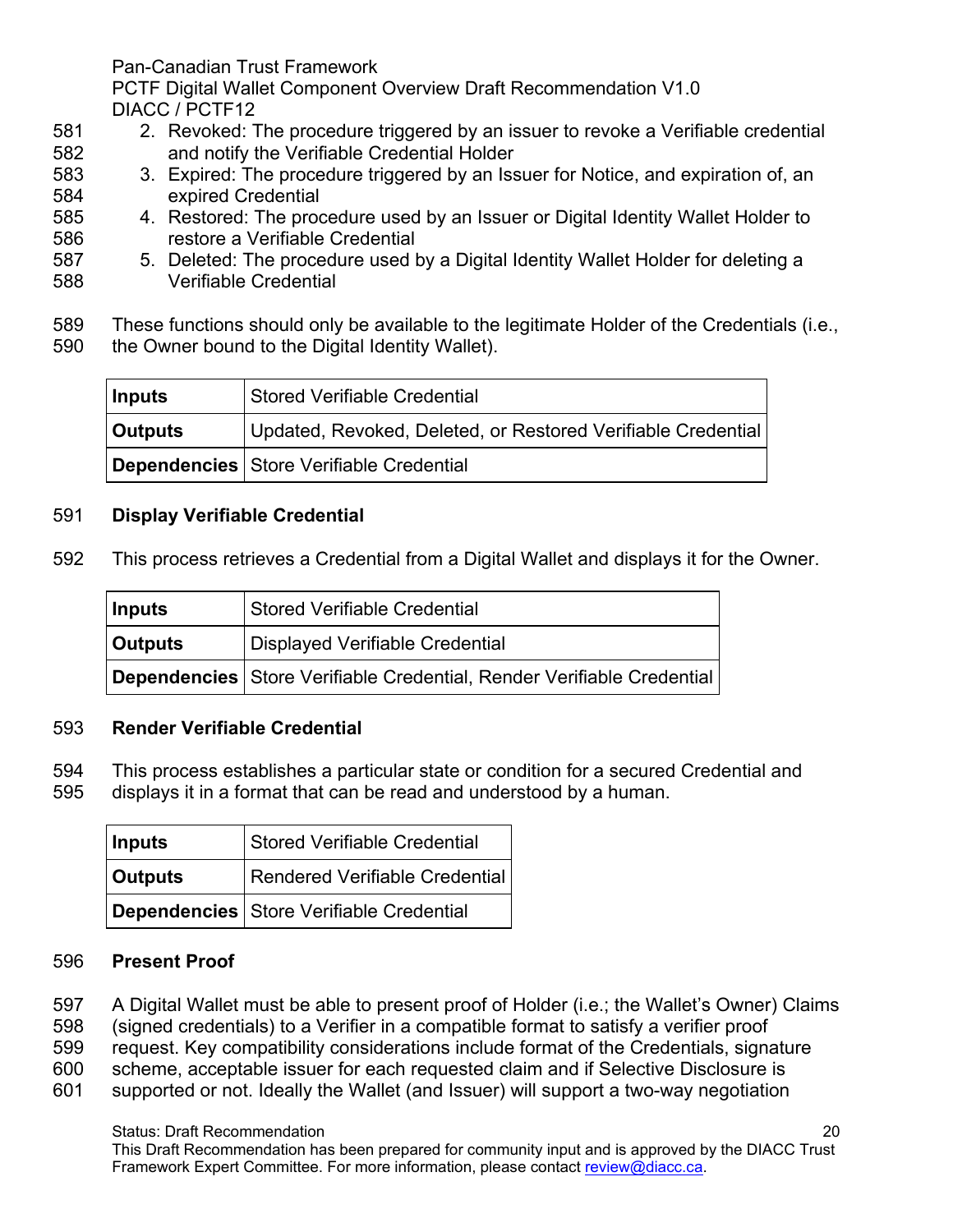PCTF Digital Wallet Component Overview Draft Recommendation V1.0 DIACC / PCTF12

- process that satisfies both the wallet and Verifier policies as opposed to a fixed one-
- time exchange.

A Proof is a tamper evident presentation of the requested claims that the Verifier can

- validate via the appropriate cryptographic process. If selective disclosure is supported,
- then only the specific claims requested by the Verifier can be shared. Otherwise, the full
- set of credentials required to satisfy the proof request must be shared. The latter
- presents the risk of sharing personal information for which the verifier has no business
- need.
- Prior to accepting a proof request the Holder must consent to sending the requested
- information to the Verifier. An audit log, accessible by the Holder, must record the time
- of the transaction, claims requested and presented, verifier details, success status and
- receipt if provided. Optionally the audit log may persist and present a method to review
- and revoke consent.

| <b>Inputs</b>  | <b>Proof Request, Stored Verifiable Credential</b>        |
|----------------|-----------------------------------------------------------|
| <b>Outputs</b> | Verifiable Presentation                                   |
|                | Dependencies Store Verifiable Credential, Express Consent |

# <span id="page-20-0"></span>**4.2.3 Consent Processes**

The PCTF Notice and Consent component is the authoritative source for Notice and

- Consent conformance criteria. Notice and Consent conformance criteria will not be
- provided as part of the Digital Wallet Conformance Criteria unless they are unique to
- interaction with Digital Wallets. Requesting consent to present a credential proof to a
- verifier is included in the Present Proof process.

# <span id="page-20-1"></span>**5. References**

- This section lists all external standards, guidelines, and other documents referenced in this PCTF component.
- **Note**
- Where applicable, only the version or release number specified herein applies to this PCTF component.

 This component of the PCTF leverages the skills, experience, and lessons learned of other organizations working to improve this domain and has taken into consideration material from the following sources: